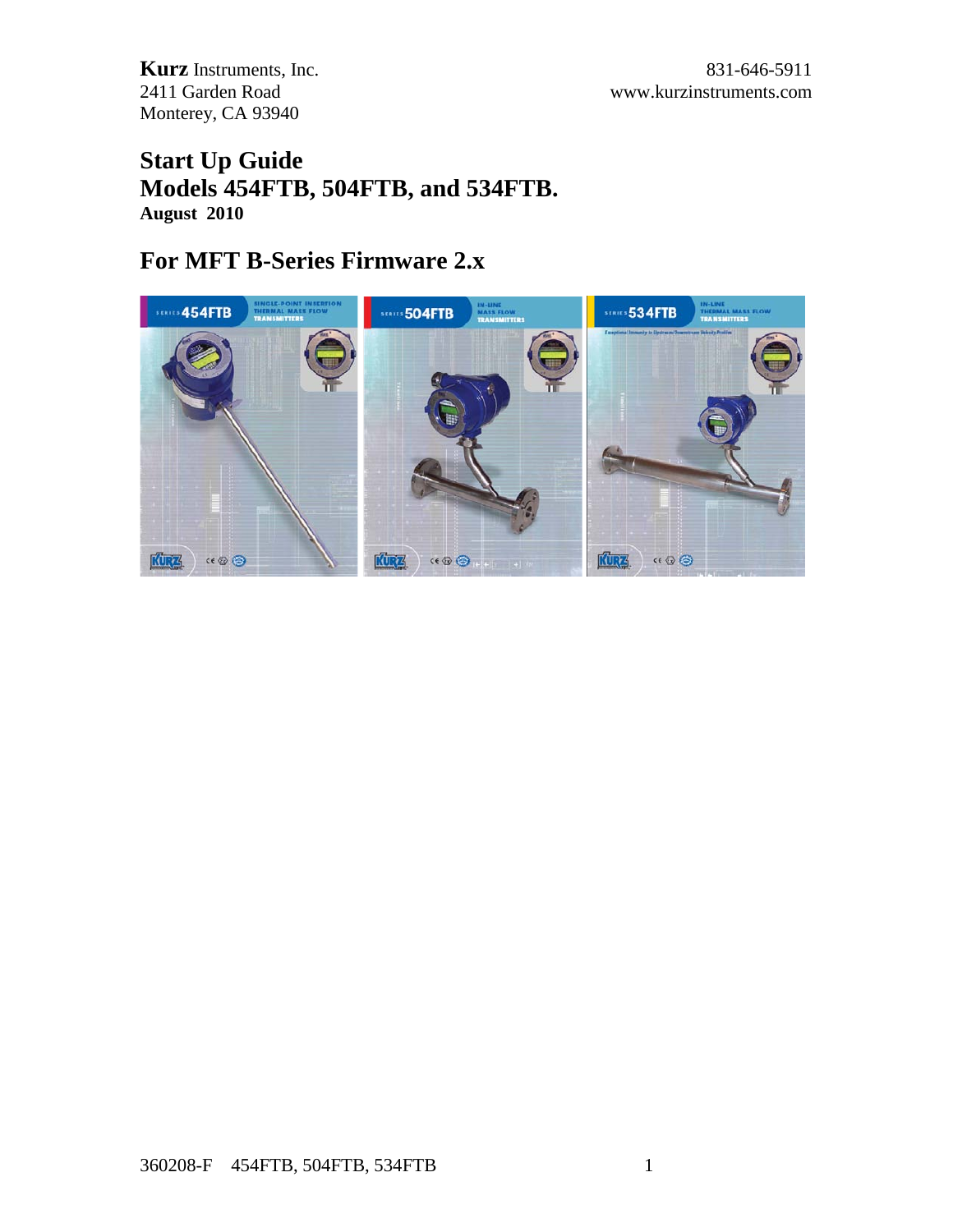The following information is an abbreviated list of what you need to do for your flow meter to achieve maximum possible repeatability and accuracy. Most of the steps will be required for all products. Please read this before you start.

You will ultimately need to refer to the product manual, which is found on the attached CD. Given the Model number of your product, you can find the manual you require.





# *Unpacking/Expected Content*

Your flow meter has been shipped to you with the following items. Please make sure you have them and contact us if this is incomplete.

- 1. Flow meter, compare the packing list against your order.
- 2. Calibration certificate
- 3. Manual on CD
- 4. Menu Quick Lookup Card

# *Mounting of the equipment (see guidelines sheet)*

You will need to remove the protective shipping covers from the sensor or flow body before installing the unit. A thermal meter must have direct contact with the process fluid to work. The meter will need to be mounted in accordance to safe design practice accounting for the process pressures, corrosion, temperature and any potentially hazardous area requirements. The electronics head needs to be in an accessible area so you can do the wiring and access the local keypad/LCD if applicable. Some models have remote electronics heads, which must be mounted/wired too. Most units can be



programmed with a Laptop portable computer using the USB interface and PC driver.

Each meter has a flow arrow mounted on the outside of the enclosure that provides a convenient mounting reference. The flow arrow direction points in the direction of the flow. For best results, please carefully look over the installation guidelines sheet for more on the sensor placement criteria.

**Insertion Meters** must be mounted with a compression fitting to the duct/pipe or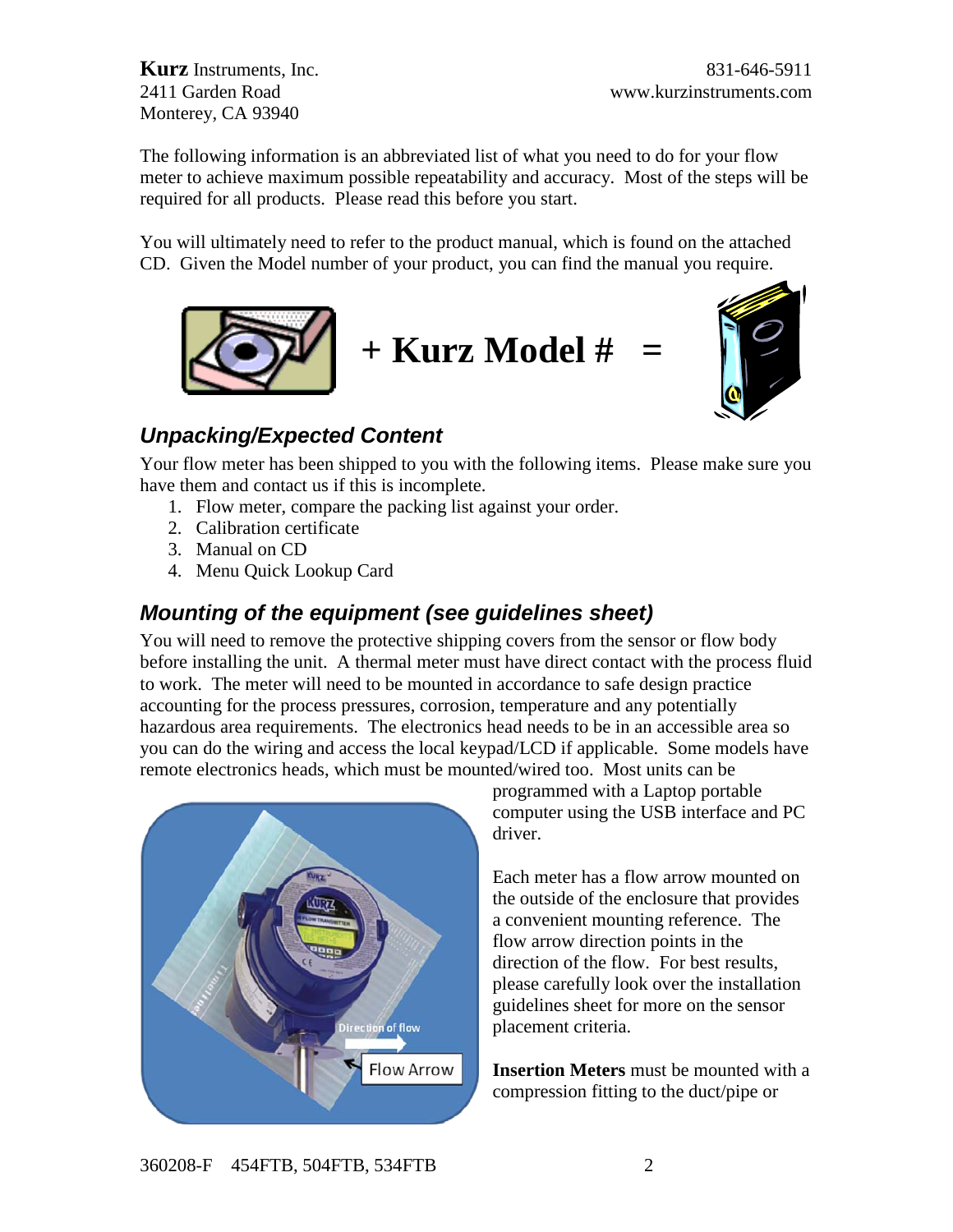flange mounted then checked for leaks. Make sure the insertion depth is adequate to get into the center line where the flow profiles are the most stable. The distance from profile disruptions needs to be adhered to for the best repeatability/accuracy, see the guideline sheet for more details. Check for process fluid leaks.

**In-Line Meters** have similar requirements for undisrupted straight runs except for the 534FTB line. Check for process fluid leaks.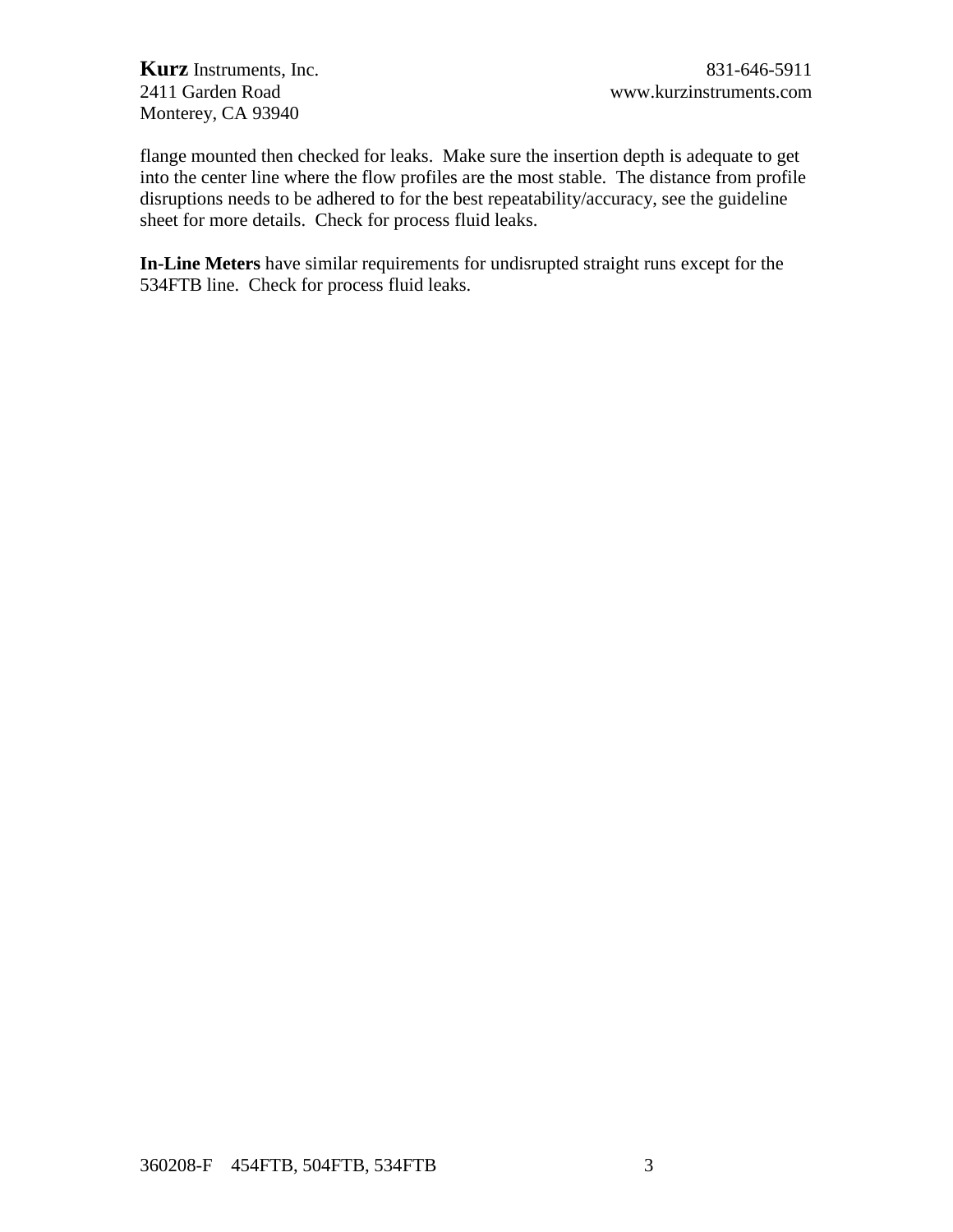# **Kurz** Instruments, Inc. 831-646-5911<br>2411 Garden Road www.kurzinstruments.com Monterey, CA 93940

# www.kurzinstruments.com



360208-F 454FTB, 504FTB, 534FTB 4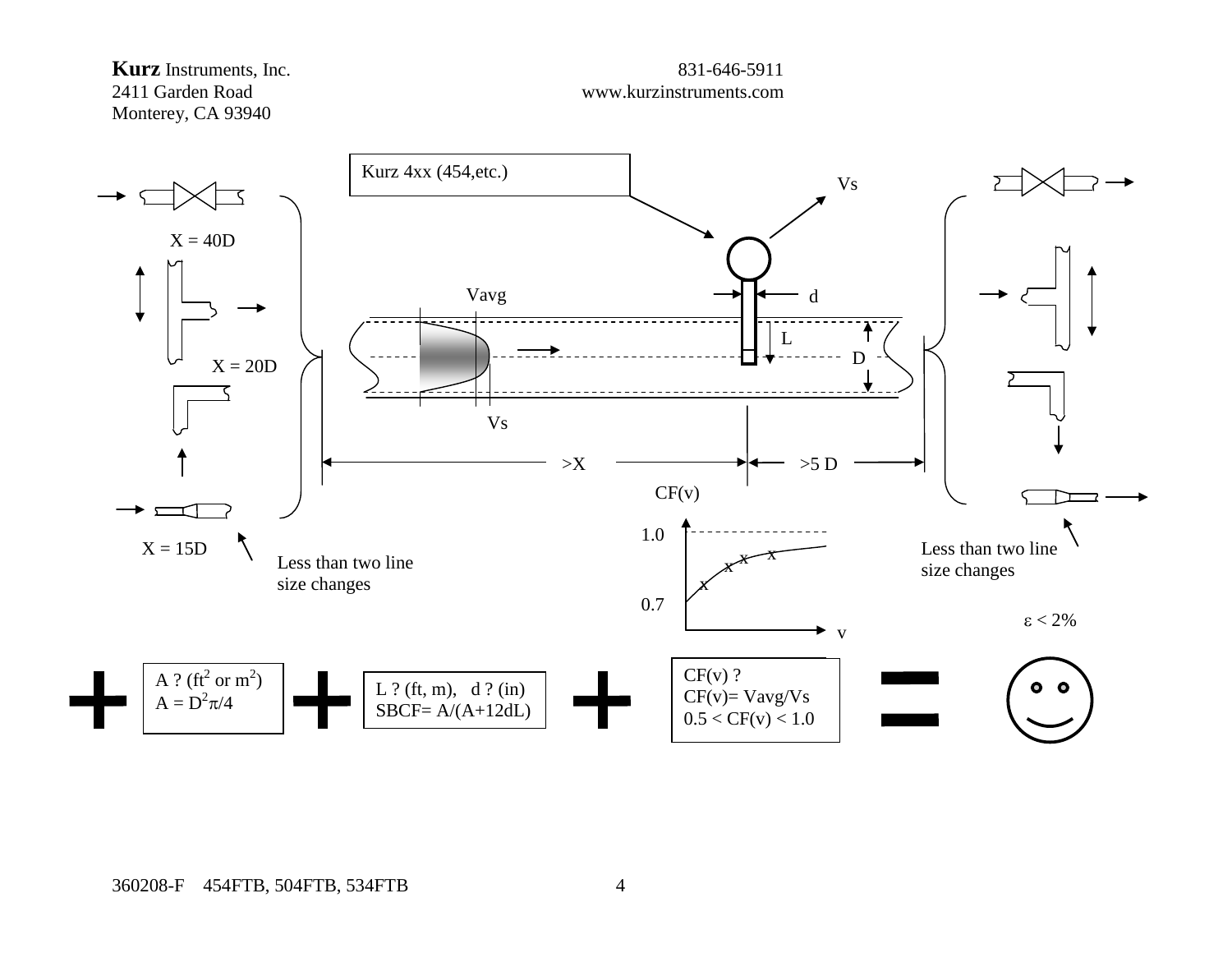**Kurz** Instruments, Inc. 831-646-5911 2411 Garden Road www.kurzinstruments.com Monterey, CA 93940

# **Insertion Meter Installation Guidelines**

- 1. Mount Probe so its velocity sensing element is centered in the duct/pipe. This location has the most stable flow reading. Note the flow arrow direction points in the direction of the flow.
- 2. The upstream and downstream distance to flow profile disruptions from that of a straight pipe are "X" diameters upstream and 5 downstream. We have chosen 2% maximum error from the baseline straight pipe calibration for the distance criteria. Longer straight runs will reduce this error level. Here are four example cases in order of their disruption to the flow:
	- a. Valves change the flow profile as they open and close so the sensor should not be located too close. The gate valve is the worst and the metering valves are the best at reducing their flow profile changes between open and closed.
	- b. Branching joints also change the profile as the percentage of flow changes between the branches.
	- c. Elbows or direction changes will disrupt the long-run pipe profile. As this disruption settles down, the profile can wobble or move depending on the flow rate. Several elbows in different planes will impart a swirl that also imparts an error in the readings (flow is not straight on to the sensor) and the upstream distance should be increased. The distance from elbows may be reduced if field calibrations are used. Double elbows in different planes introduce swirl and need 50% more distance than a single elbow does.
	- d. A line size change will also disrupt the profile and can introduce instability so this should be avoided unless you have more experience on how to use this to your advantage. The distance from a line size change may be reduced if field calibrations are used.
- 3. The duct or pipe inside dimensions are used to determine the flow area of the meter. An area wizard in the meter setup menu walks you through entering the data and the meter will calculate the flow area.
- 4. The probe will block off some of the flow area and accelerates the velocity proportional to its area projected on to the duct/pipe cross section. This is known as the Sensor Blockage Correction Factor (SBCF). You enter the insertion depth (L), which is measured from the end of the window to the duct inside wall, in the meter setup menu and the meter will calculate the SBCF.
- 5. Field Calibration Data is the key to achieving accuracy for the insertion probe. Without this step you can have good repeatability but the absolute flow number requires a reference flow measurement be taken at the same time you record the indicated display of the insertion meter. The correction factor which is velocity dependent, CF(v), is defined as the ratio of True reading to Indicated reading. The basic calibration of the unit is a point velocity sensor. To convert this to volumetric flow rate or mass flow rate requires the proper area and the average velocity, this is where the field calibration fits in. As the field calibration method is quite long and technical, you are encouraged to do one of two things to achieve this:
	- a. Contract the field calibration with Kurz Instruments, Inc. or another reputable field calibration company.
	- b. Do it yourself if you have the experience or a test team at your disposal.

Common methods of doing reference method calibrations entail: duct traverses, tracer gas dilution method or the process Stoichiometry which requires support from your process engineering group. Sometimes the correction factors can be entered based on an ideal duct profile model or a finite element analysis (FEA) or computation fluid dynamics (CFD) program.

For more information on all the above, please refer to the full product manual provided on CD or at our website **[www.kurz-instruments.com](http://www.kurz-instruments.com/)**. Also see "Flow Measurements 2<sup>nd</sup> ed." Edited by D. W. Spitzer, ISA Press 2001. Chapter on Insertion Flow Measurements.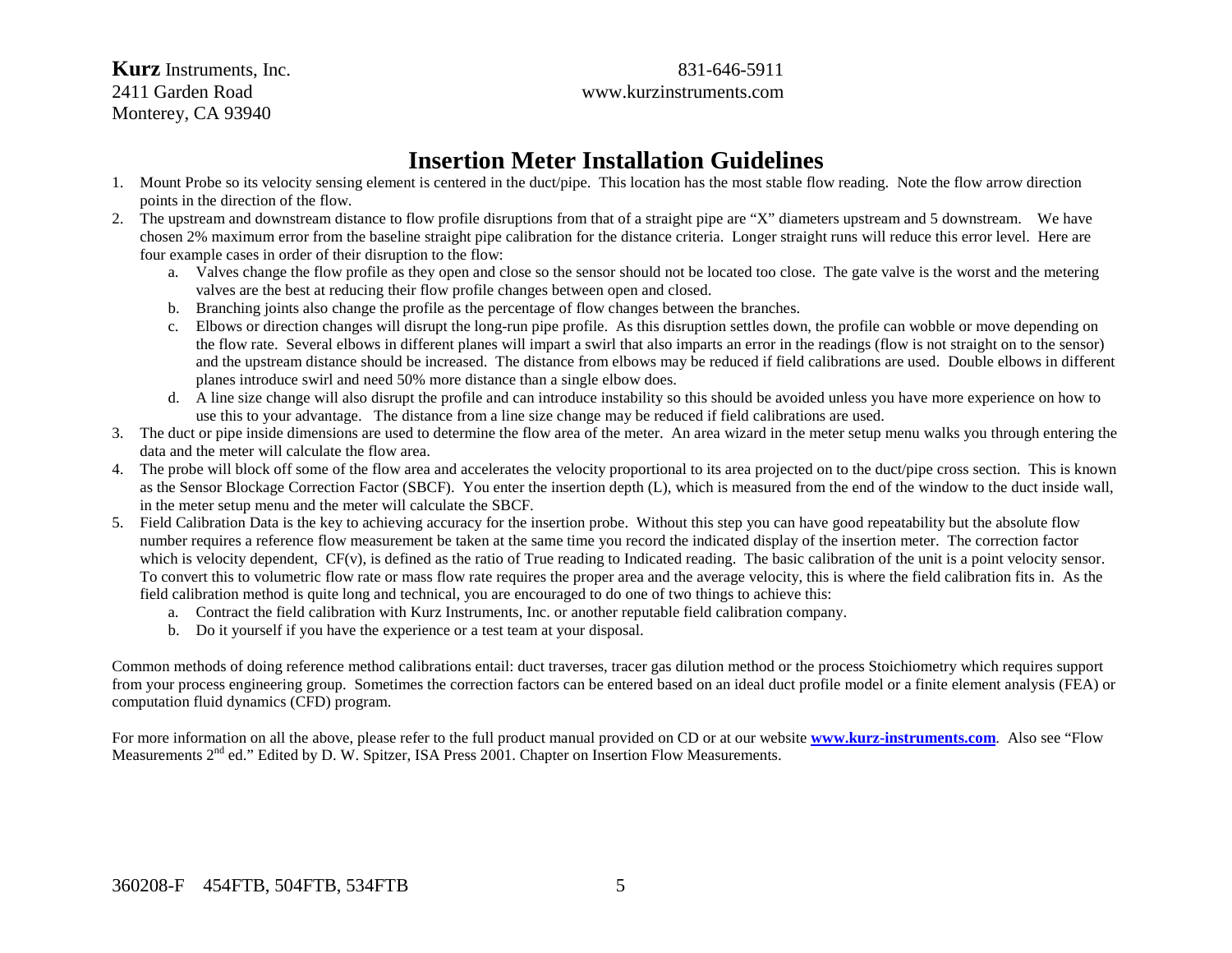

# www.kurzinstruments.com

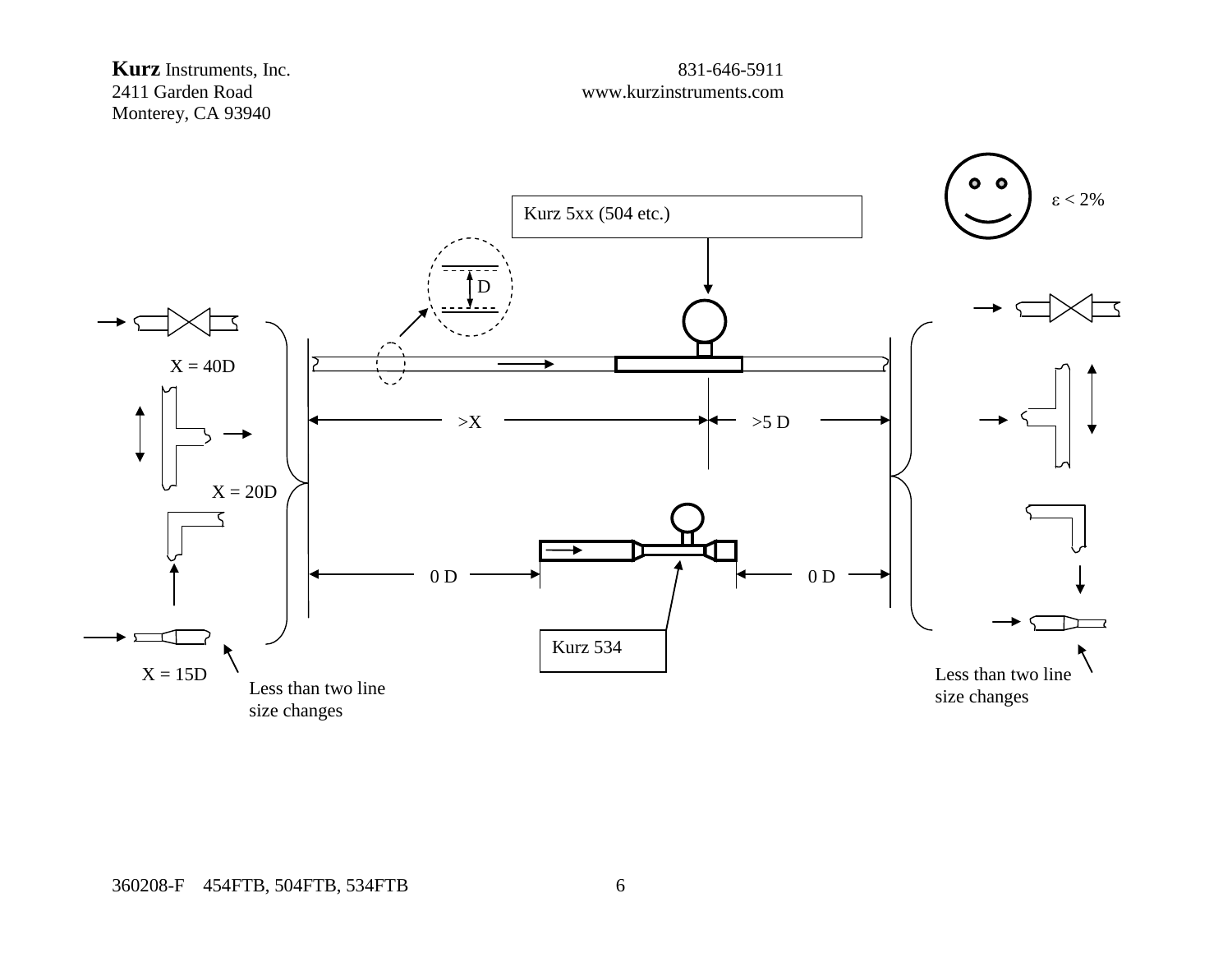**Kurz** Instruments, Inc. 831-646-5911 2411 Garden Road www.kurzinstruments.com

# **In-Line Meter Installation Guidelines**

- 1. Mount the Meter so its sensing element meets the upstream and downstream requirements of that model:
	- a. Kurz Models 504 etc. all need "X" inside pipe diameters upstream and 5 downstream of the sensing element to ensure a repeatable and accurate reading within 2% of the initial calibration. Double elbows in different planes introduce swirl and need 50% more distance than a single elbow does. Longer straight runs will reduce this maximum error. Any discontinuity in the straight pipe flow profile will change the reading compared to its calibration conditions. The data were initially calibrated using long straight runs with short close-coupled pipe flanges that minimize the line-size discontinuity. In many applications, field calibration data can be used to reduce the upstream and downstream requirements.
	- b. Kurz Model 534 have a built in flow conditioner and all the straight run it needs so there is no upstream or downstream straight run requirements to achieve the rated accuracy.
- 2. If the process fluid is hot or cold compared to the ambient air, then insulation around the pipe/meter upstream for about 30 diameters or more will help reduce thermal gradients in the process fluid near the sensor to avoid these errors. As the temperature is changed, the thermal inertia of the piping will cause a lag in the thermal profile so a longer stabilization time will be required.

For more information on all the above, please refer to the full product manual provided on CD or at our website www.kurzinstruments.com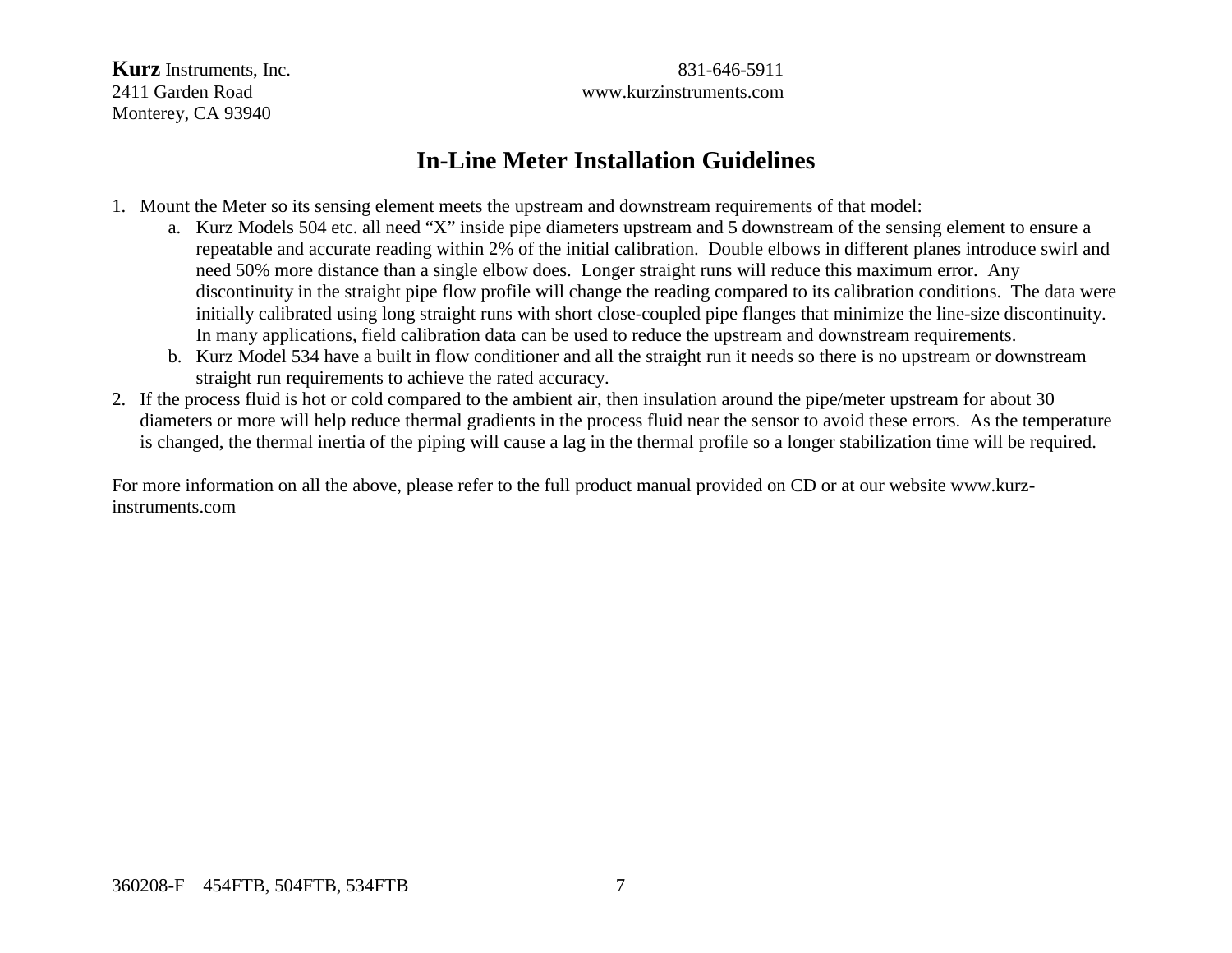**Kurz** Instruments, Inc. 831-646-5911<br>2411 Garden Road www.kurzinstruments.com Monterey, CA 93940

# www.kurzinstruments.com

# DC POWER INPUT W/ ONE 4-20mA OUTPUT HOOK-UP (FOR 454FTB, 504FTB, OR 534FTB)

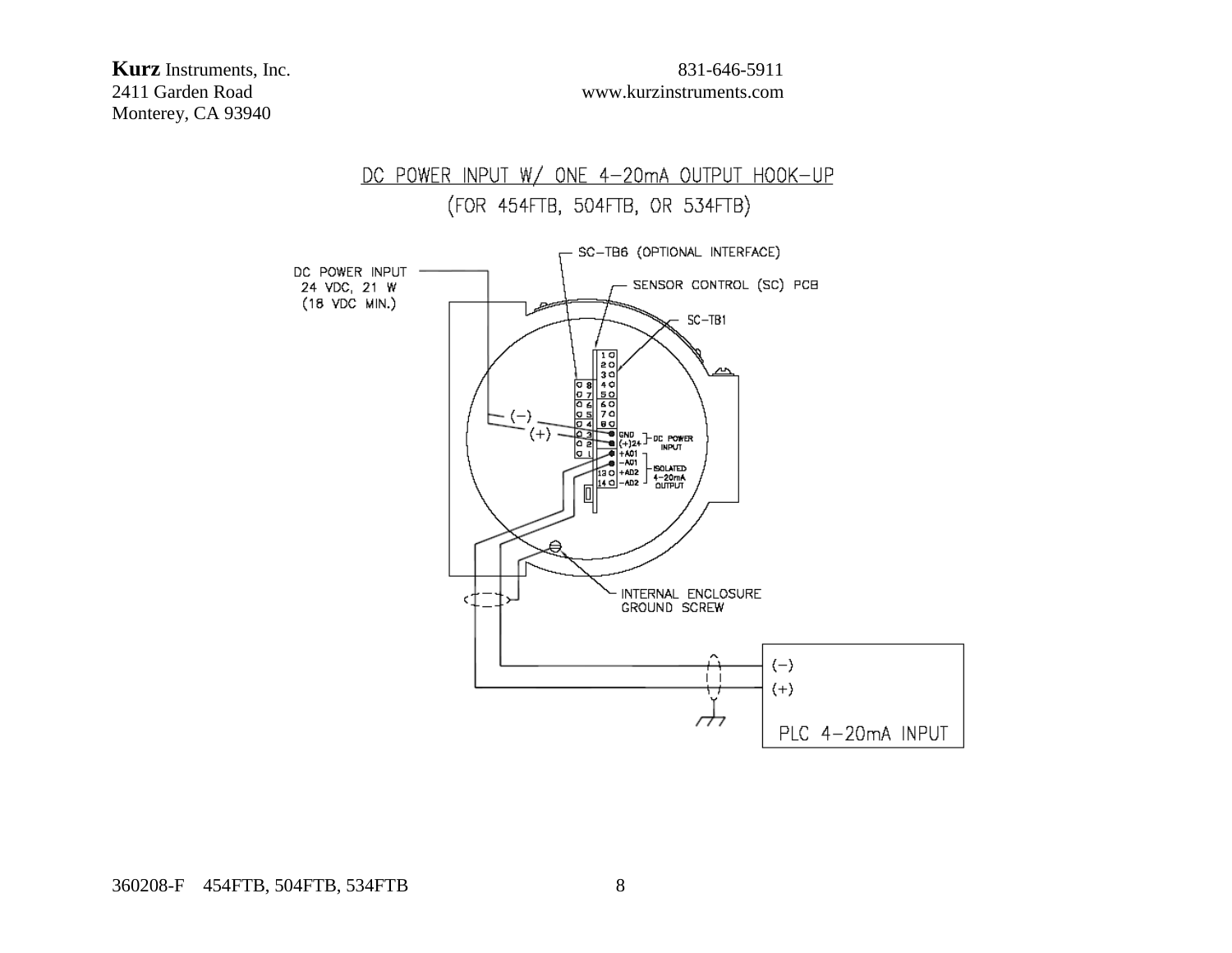**Kurz** Instruments, Inc. 831-646-5911<br>2411 Garden Road www.kurzinstruments.com Monterey, CA 93940

# www.kurzinstruments.com

#### AC POWER INPUT W/ ONE 4-20mA OUTPUT HOOK-UP (FOR 454FTB, 504FTB, OR 534FTB) SC-TB6 (OPTIONAL INTERFACE) AC POWER INPUT -- SENSOR CONTROL (SC) PCB 85-265 VAC  $50-60$  Hz 22 W  $SC-TB1$

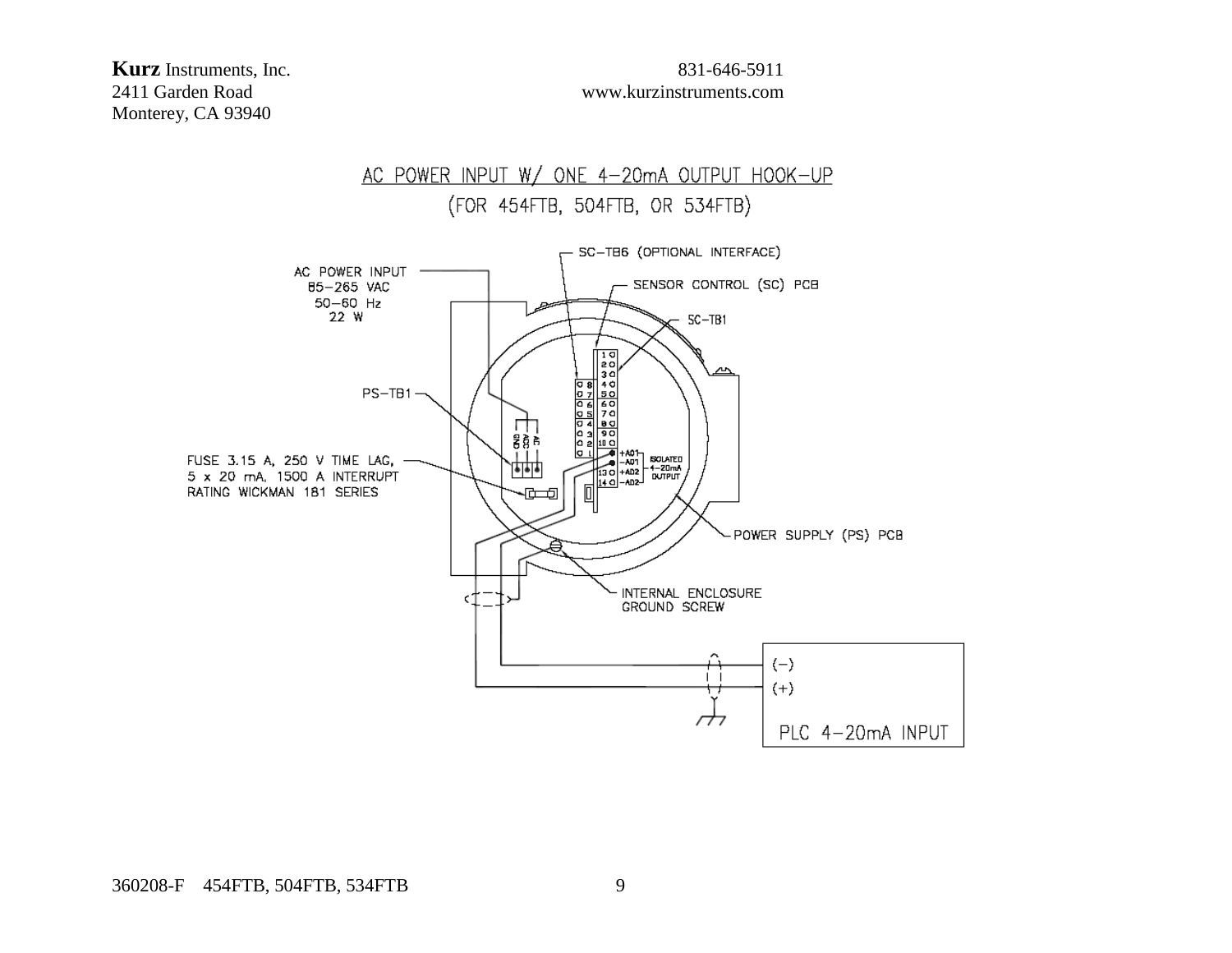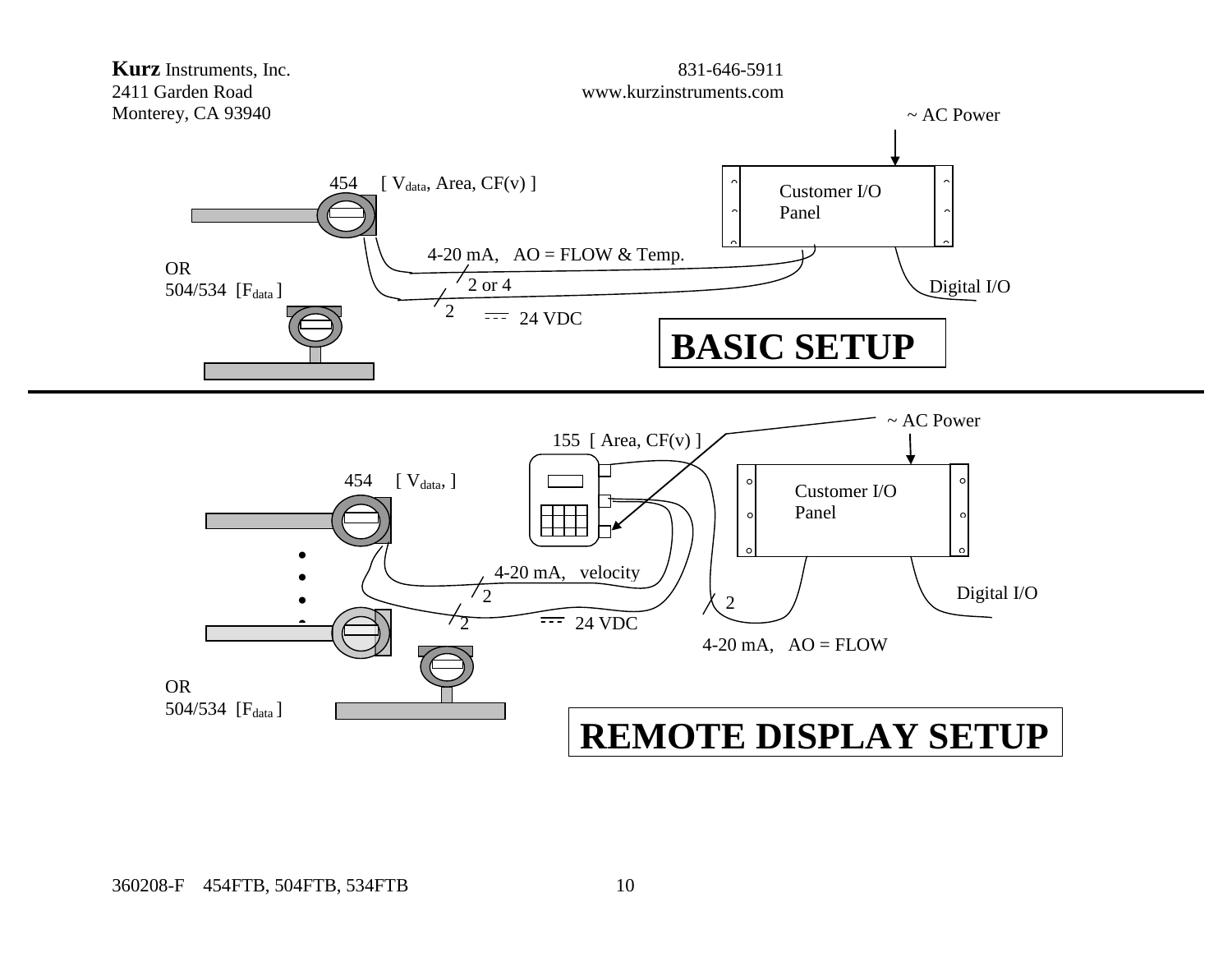## *Wiring, Sensor, Power and Signals*

The thermal flow meter uses several watts of power to measure flow, so it requires more than a simple 4-20 mA loop powered connection for operation. In general our products are known as a "4-wire" device, power (2) and signal (2 or 4). The exact wiring diagram for your meter can be looked up on the provided CD manual using the model number of the meter. The two AC and DC power examples (pages 8&9) for the single 4-20 mA output on the B-Series assume the PLC is connected to a loop powered device.

### **Potentially Hazardous Area Use and EMI Compliance**

Please consult the full manual on the provided CD for safety and EMI related issues.

#### **Sensor**

For "Remote Electronics" you need to run five wire cable for each sensor between the sensor J-box and Flow Computer. The wire gauge/length and conduit/shielding requirements are found in the manual and on the field wiring diagrams. The transmitter attached versions have no sensor wiring requirements since the sensor wiring for these models are installed at the factory.

#### **I/O wiring**

The image below is for the 155Jr. This is used on remote display versions of the product.



155Jr I/O board photo (155A/B,155C-2/E-2 are not shown).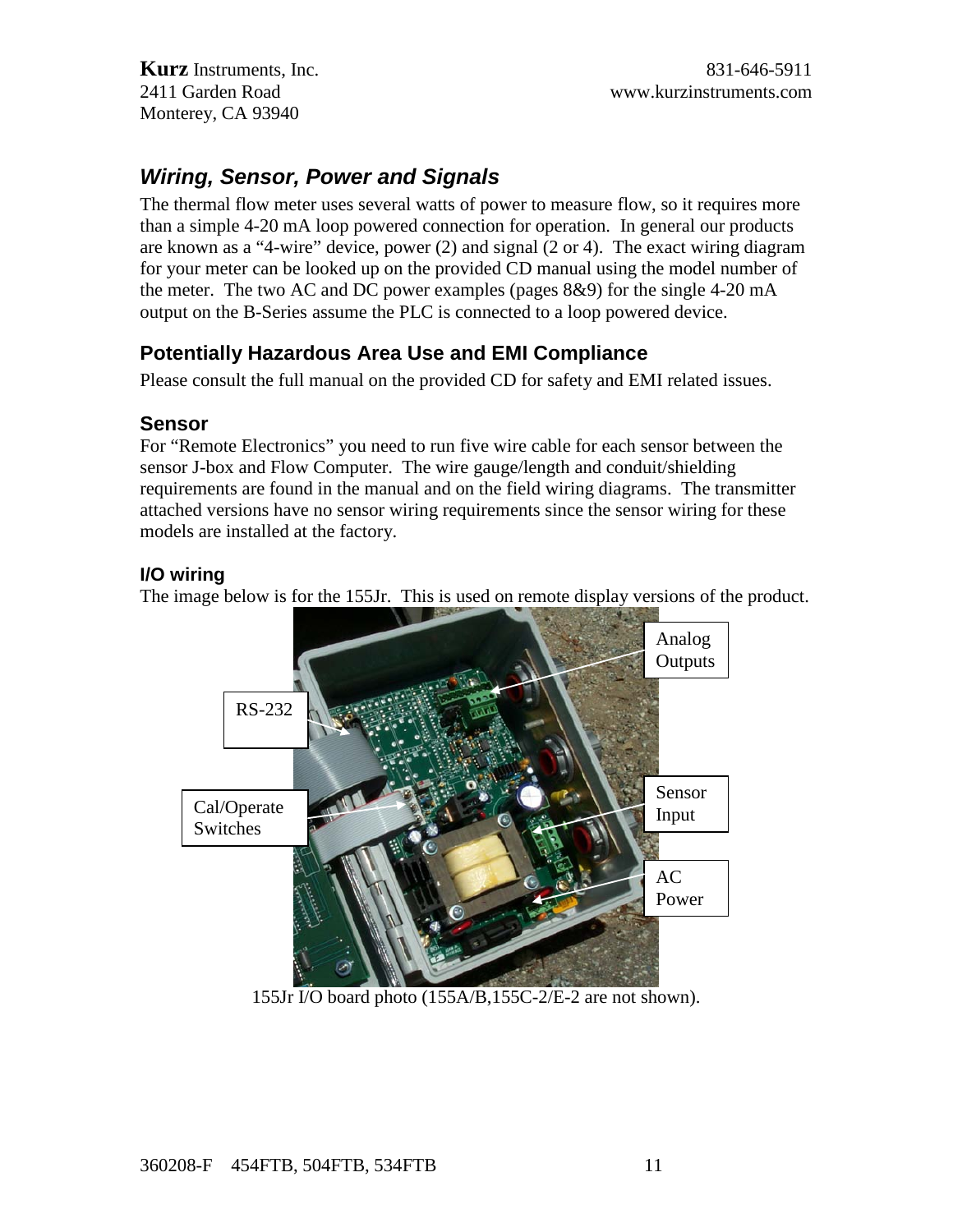

454FTB/504FTB/534FTB I/O connections

#### **Power**

The MFT B-Series, 454FTB, 504FTB and 534FTB have a universal input power supply, 85 to 265 VAC, 50/60 Hz or 24 VDC (18 to 30 V).

### **Analog Output**

This is an optional feature which can be wired two ways but you still need the 24 VDC power (or AC power option) to operate the unit as a "4-wire" connection:

- 1. The 4-20 mA interface can be optically isolated (also known as loop powered but the meter still needs a 24 VDC or AC power connection). In this case your 4-20 mA input circuit is providing the excitation voltage for the meter's AO interface.
- 2. You can self power the 4-20 mA circuit from the flow meter where Kurz provides the 24 VDC excitation voltage. The output is not isolated in this case. Here your 4-20 mA input will need a differential current receiver or other method to accept the current signal which is ground referenced at the flow transmitter.

### **Digital Communications (also see Protocol section near the end)**

The MFT B-Series supports USB with a PC COM emulator driver (9600 baud only) to do remote terminal or keyboard communications. See disk for USB driver installation instructions. The MFT B-Series also supports half duplex RS-485 for Modbus communication. Modbus communication can be configured for baud rates of 9.6, 14.4, 19.2, 38.4 and 57.6 kbits/s. The HART 4-20 mA FSK protocol is available as an option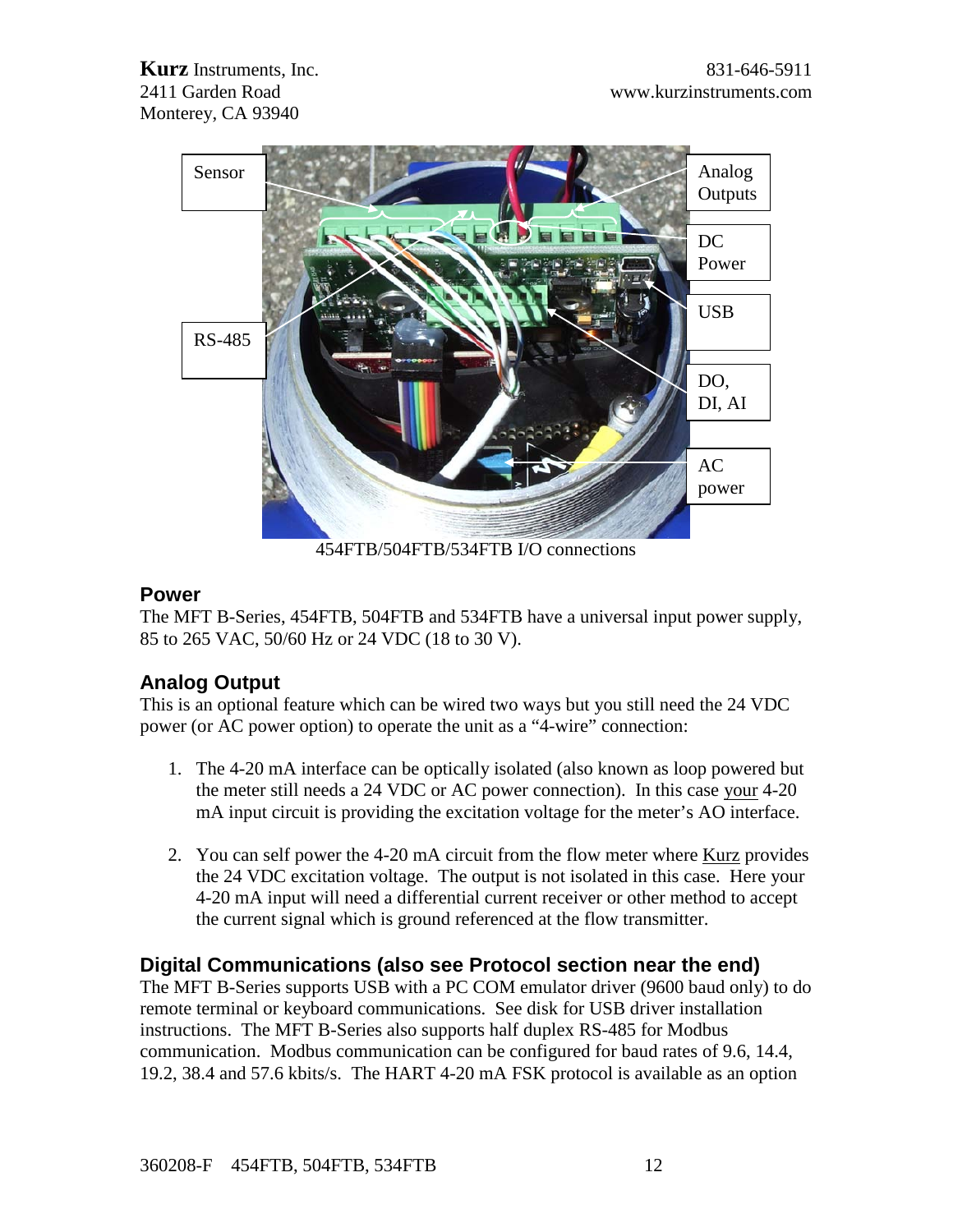which is on Analog Output (AO) Channel 1. The HART version has only one 4-20 mA or AO channel.

#### **Alarms**

Discrete relay contacts energized on configurable events are optionally available. These are isolated relays or SSRs also known as digital outputs or DOs on the MFT B-Series. The maximum current, voltage and isolation specs are on the brochure/ product manual.

# *Display Orientation*

The keyboard/display on the  $454/504/534$  may be mounted in any 90  $^{\circ}$  orientation for optimum viewing and keyboard access when mounted in the process. Disconnect the power first then open the explosion proof lid. You simply unscrew the cross point screws (2 or 4), move spacers as required then tighten back down (see photo below). The ribbon cable for the display is long enough if not twisted up too much to rotate into any of the four positions.

## *Navigating Menus*

The MFT-B flow meter with 2.0 and later firmware has a new menu system that is different than the 1.x versions of the firmware. The new menu system is intuitive and easy to navigate. The 2.x model still uses the 2x16 LCD display and 20-key keypad as shown below. Note, however, the keypad overlay for the 2.x model flow meters has changed. The numeric keys are layed out similar to a telephone keypad with alphabetic characters included with the numeric digits imprinted on the keys.



The primary keys on the keypad used to navigate the menu system are the P, D, L, E, and H keys. The remaining keys are primarily used for data entry. A PC/laptop running a terminal emulator program such as TeraTerm can be used instead of the onboard keypad and LCD display. The corresponding navigation keys on the remote keyboard are the lowercase (non- shifted) p, d, l, h keys and the ENTER key functioning as the E key on the meter keypad. The Table below defines the functions of the keys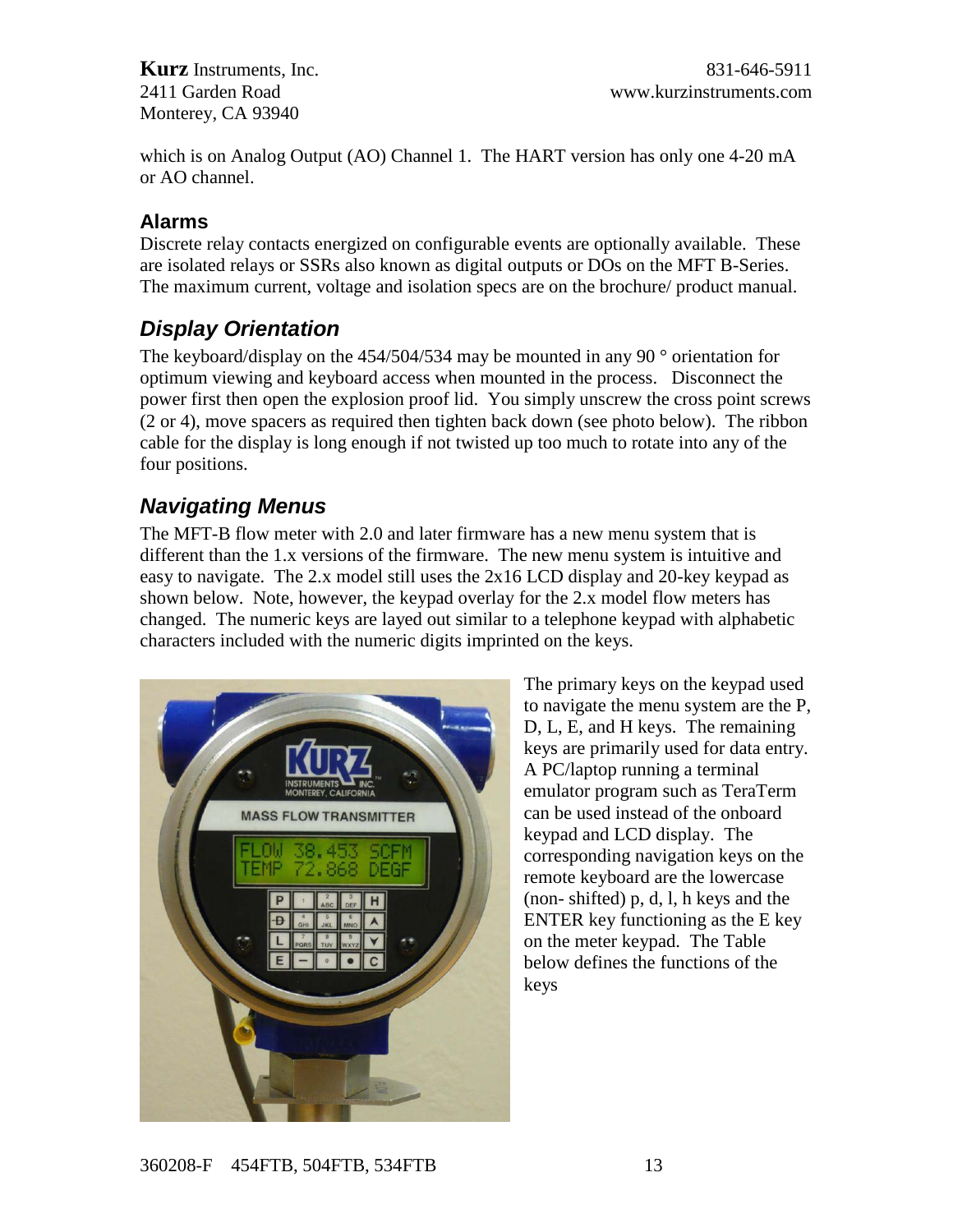| Keypad      | Remote                  | Function                                                  |
|-------------|-------------------------|-----------------------------------------------------------|
|             | Keyboard                |                                                           |
| Р           |                         | Invoke Program Mode (requires an Access Code);            |
|             |                         | Or Skip over data with no entry, during data entry        |
| D           | d                       | Invoke Display Mode (no Access Code required);            |
|             | <backspace></backspace> | Or delete 1 character to the left, during data entry      |
|             |                         | Invoke Log Mode (no Access Code required)                 |
| E           | $<$ ENTER $>$           | Invoke Extended Utilities Mode (requires an Access Code); |
|             |                         | Or accept a data entry, during data entry                 |
| $\mathbf C$ | $\mathbf{c}$            | Clear the displayed/entered value, during data entry;     |
|             |                         | Or acknowledge an active flow meter event                 |
| н           | h                       | Home or back out of the menu and Return to Run Mode       |

For the MFT B-Series 2.0 the Quick Setup Code is 123456 and the Tech Code is 654321. These two access codes can be changed by the user.

A Quick Look up Card for the B-Series 2.0 is provided with each meter. The Quick Lookup Card is a handy navigational aid for the B-Series 2.0 menu system. Additional cards are available upon request from Kurz Instruments. Or use this link to access a printable version which can be cut and sized to fit in standard badge-sized laminating pouches.

# *Meter Programming*

The MFT-B Series 2.0 meter has a Quick Setup Menu that guides the user to configure the essential parameters to get the meter operational quickly. The following parameters are included in the Quick Setup Menu:

**Meter Tag Name Flow Units Flow Area Probe Depth (for INSERTION meters) Analog Output #1 Range Analog Output #2 Range Setup Run Mode Display**

To invoke the Quick Setup Menu, press **P** and enter the Quick Setup Access Code (the factory default code is '123456'). The meter displays the following screen to indicate that the 4-20mA output signals and values will be 'frozen' while using the Quick Setup Menu.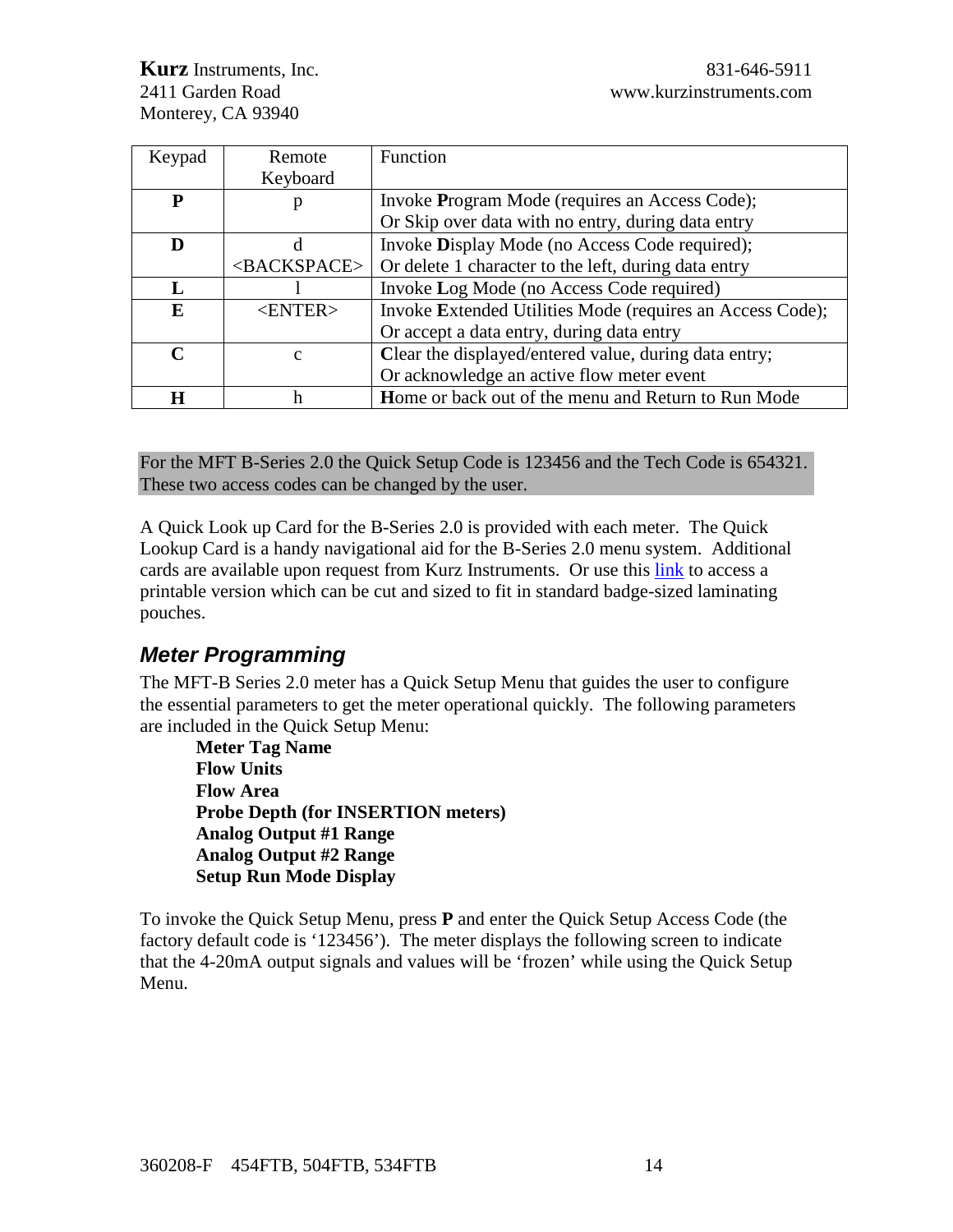| ! WARNING !      |  |  |
|------------------|--|--|
| OUTPUT WILL STOP |  |  |

The next screen shows the type of meter. If the user is configuring an Insertion Meter the following will be displayed:

| METER TYPE IS  |  |
|----------------|--|
| INSERTION FLOW |  |

If an In-Line Meter is being configured the following will be displayed:

| METER TYPE IS |  |  |
|---------------|--|--|
| IN-LINE FLOW  |  |  |

Press **P** to advance to the next Quick Setup Menu screen which prompts for the meter **TAG NAME**

| TAG NAME |            |  |
|----------|------------|--|
|          | KURZ MFT-B |  |

The **TAG NAME** is entered using the numeric keys on the keypad (0-9) similar to entering a text message on a cellular phone. Alphabetic characters and special characters  $(e.g., <, >, %$ , etc) are mapped to the numeric keys as follows:

| Keypad Key | <b>Character Map</b>                                      |
|------------|-----------------------------------------------------------|
|            | 0, <sp>, <math>(, \,), +, \, ,, \, &lt;, &gt;</math></sp> |
|            | $1, /, #, :$ , \$, $@, %$ , &                             |
| 2          | 2, A, B, C                                                |
| 3          | 3, D, E, F                                                |
|            | 4, G, H, I                                                |
| 5          | 5, J, K, L                                                |
| 6          | 6, M, N, O                                                |
|            | 7, Q, R, S                                                |
|            | 8, T, U, V                                                |
|            | 9, W, X, Y, Z                                             |

The alphabetic and special characters are entered by repeated pressing of the corresponding numeric key. When the desired character is displayed, press the **E** key to accept the character and advance the cursor to the right. Use the **D** key to clear one character to the left (backspace) or the **C** key to clear the entire text entry and restart.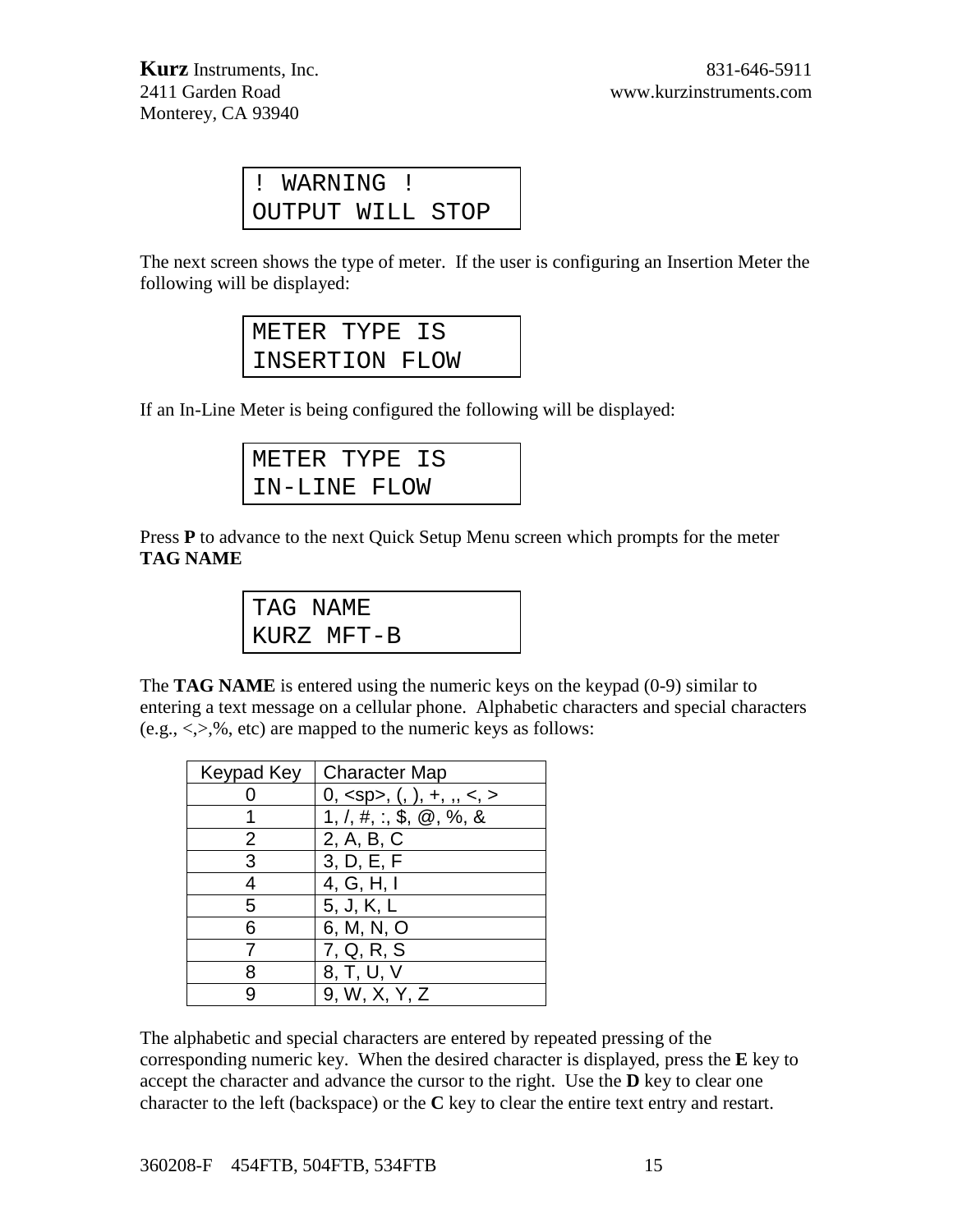The **TAG NAME** can be up to 13 characters. When the **TAG NAME** entry is completed, press **E** to accept the new **TAG NAME**.

The meter will next prompt for the **FLOW UNITS**. The following is a list of units available for selection.

Flow Rate SCFM, SCFH, NLPM, NCMH, SLPM, SCMH, Mass Rate PPM, PPH, KGM, KGH

Use the  $\wedge$  or **v** key to scroll through the available units and press **E** to select the desired unit.

|          | FLOW UNITS |                  |
|----------|------------|------------------|
| $>$ SCFM |            | $\lambda_{\tau}$ |

Depending on the engineering units selected for the FLOW, the meter will use the following engineering units for Velocity and Temperature.

Velocity SFPM, SMPS, NMPS Temperature DEGF, DEGC

The duct/pipe area blocked off by the insertion of the sensor/probe, accelerates the flow reading. This is adjusted for with the Sensor Blockage Correction Factor (SBCF).



The SBCF is automatically calculated when any of the following are changed:

- 1. Flow Area
- 2. Insertion depth (**L**) measured from the end of the probe to the duct inside wall.
- 3. Probe diameter (**d**) which is configured at the factory.

The next screens in the Quick Setup Menu are helper screens to aid in calculating the **FLOW AREA**. The first screen prompts for the DUCT PROFILE. Use the **^** or **v** key to scroll between ROUND and RECTANGLE and press **E** to select the profile of the duct (for odd shaped duct profiles, press **P** to skip this entry and proceed to the **FLOW AREA** screen).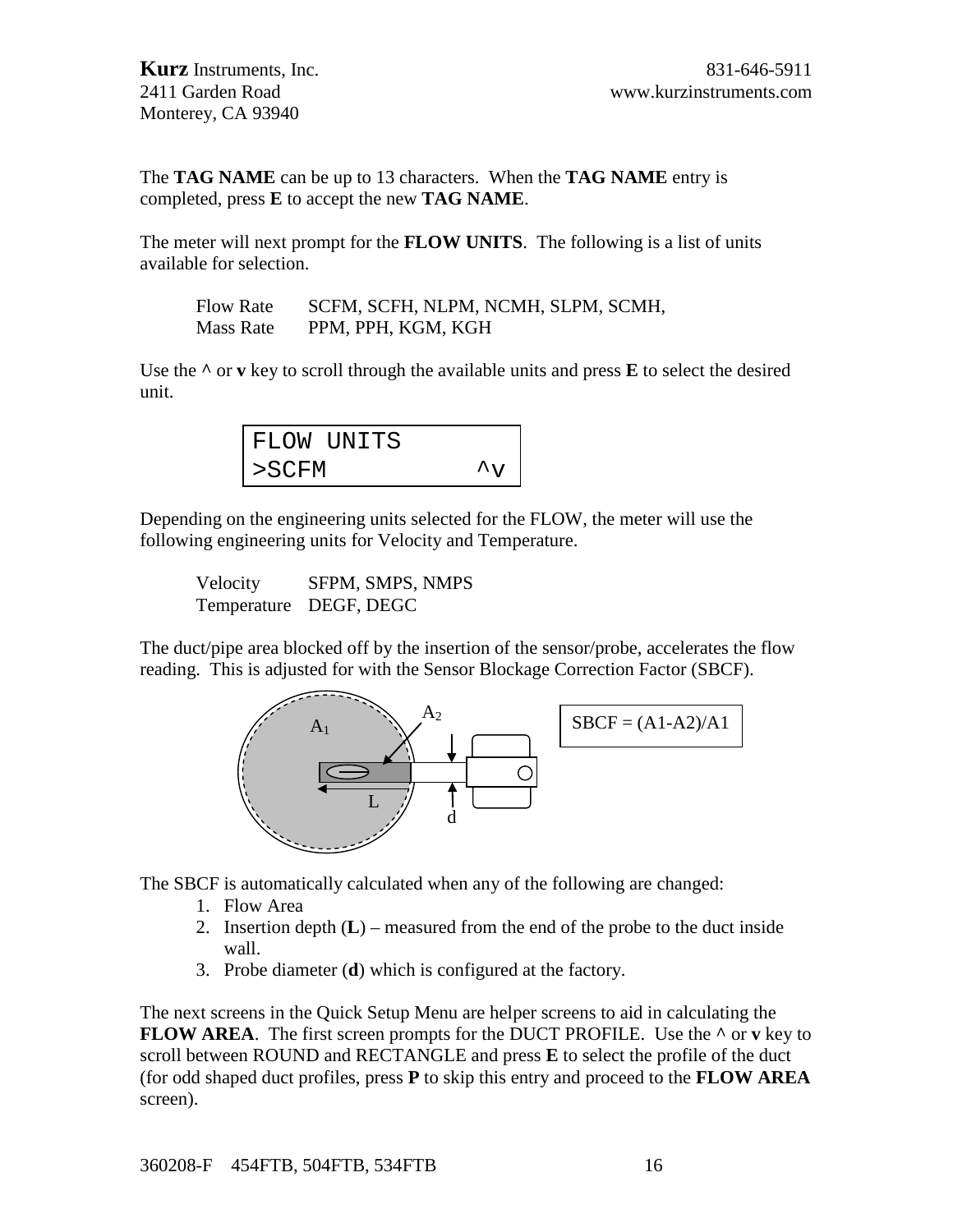If ROUND is selected for the DUCT PROFILE, the meter will prompt for the INSIDE DIAMETER of the duct:

|         | INSIDE DIAMETER |  |
|---------|-----------------|--|
| >22.625 | ΤN              |  |

The value is entered in inches for English systems and millimeter for Metric systems.

If RECTANGLE is selected for the DUCT PROFILE, the meter will prompt for the DUCT WIDTH followed by the DUCT HEIGHT. These dimensions are inside dimensions of the duct.

| DUCT WIDTH |    |
|------------|----|
| >36.459    | ΤN |

| DUCT HEIGHT |    |
|-------------|----|
| >40.989     | IN |

Use the numeric keys to enter the value in inches or millimeters depending on the flow units specified previously. Press **E** to accept the value.

The **FLOW AREA** will be calculated from the dimensions provided as follows:



The meter will display the **FLOW AREA** for the dimensions entered (if the dimension prompts were skipped, the currently stored value of **FLOW AREA** is displayed). The user can accept the **FLOW AREA** displayed, by pressing **E** or a different value can be entered using the numeric keys and pressing **E** to accept the value entered.

| FLOW AREA   |      |
|-------------|------|
| >10.3779000 | SOFT |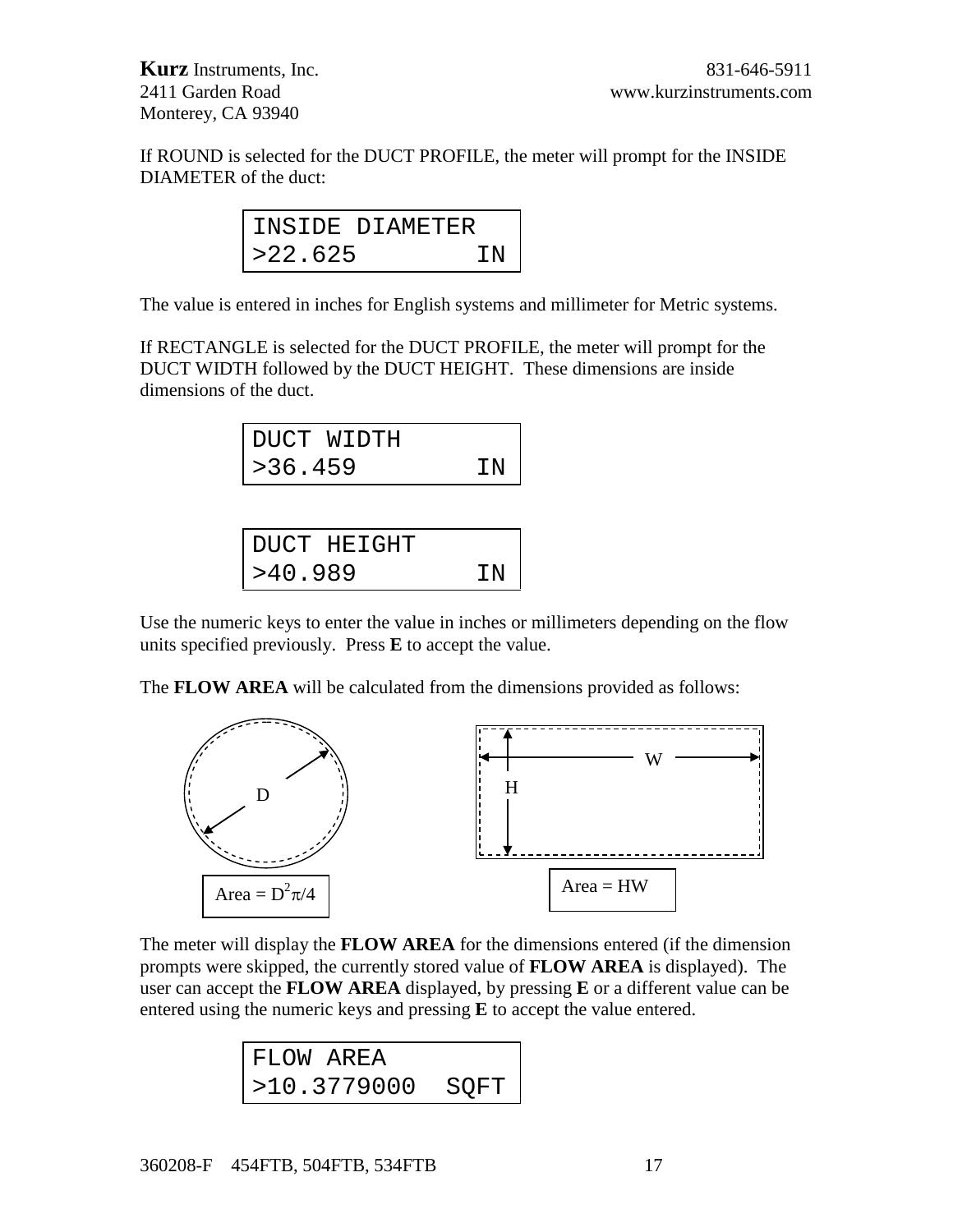For Insertion Meters, the next screen will prompt for the **PROBE DEPTH**

| PROBE DEPTH |    |
|-------------|----|
| >18.230     | TN |

Use the numeric keys to enter the value in inches or millimeters depending on the system units and press **E** to accept the value.

The meter next prompts for the output function for the 4-20mA output channel #1.

| ANALOG OUT 1 |  |              |
|--------------|--|--------------|
| >FLOW RATE   |  | $\mathsf{v}$ |

Use the  $\wedge$  or **v** keys to display the list of Analog Output selections. The options are FLOW RATE/VELOCITY/TEMPERATURE/PID. Press **E** to accept the AO1 function displayed. In this example, FLOW RATE is selected for the Channel 1 AO so the following example screens will prompt for the low and high range of the flow rate being measured.

The next prompt is for the analog output minimum range value (the analog output value at 4mA)

| AO1 at 4mA |      |
|------------|------|
| >0.000000  | SCFM |

The units depend on the **FLOW UNITS** configured previously. Use the numeric keys to enter the equivalent flow value at 4mA and press **E** to accept the value.

The next prompt is for the analog output maximum range value (the analog output value at 20mA)

|            | AO1 at 20mA |      |
|------------|-------------|------|
| >15000.000 |             | SCFM |

Use the numeric keys to enter the equivalent flow value at 20mA and press **E** to accept the value.

If the meter is configured with two analog output channels, the meter will repeat the analog output setup prompts for AO Channel #2.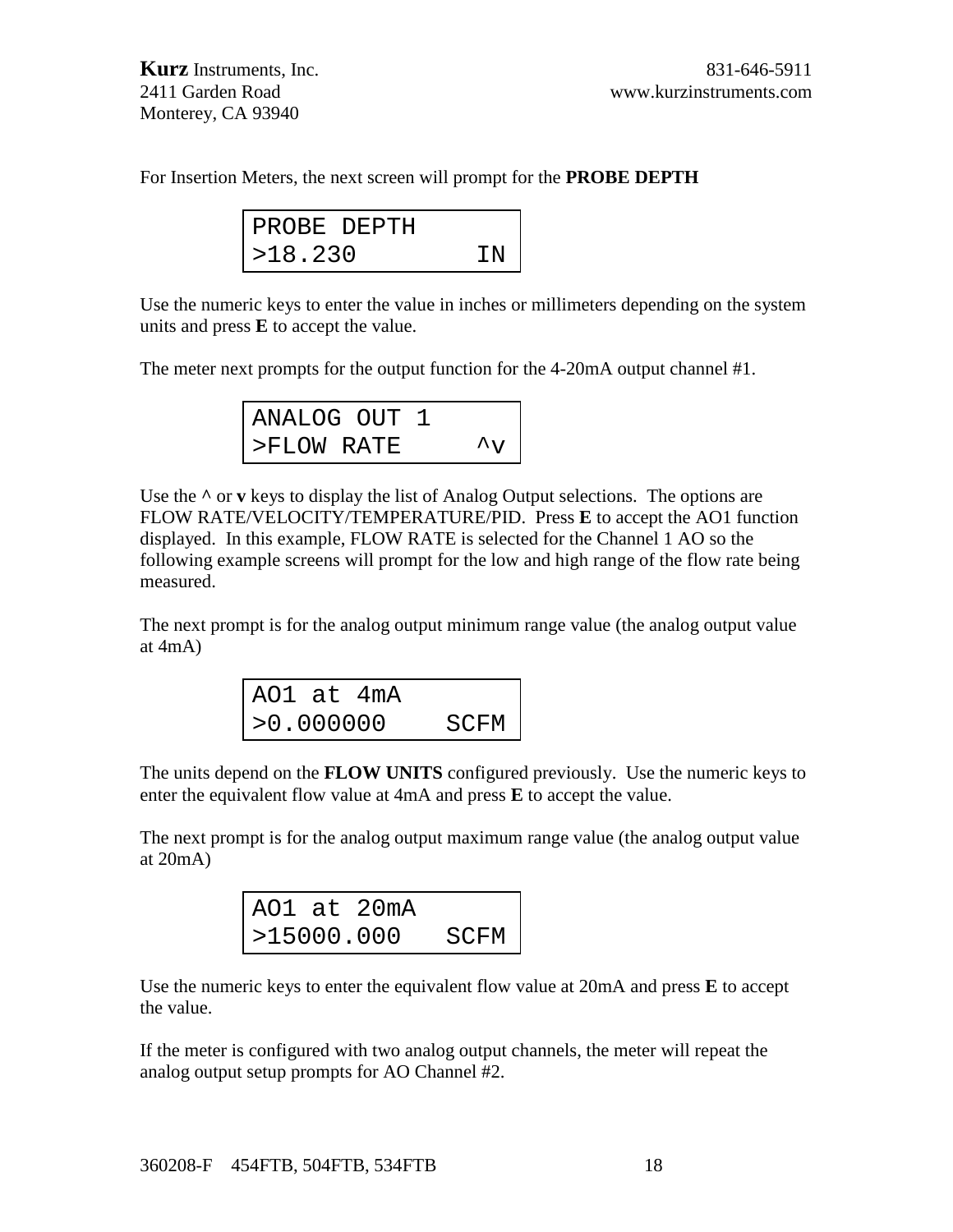The next screens setup the *Run Mode* display of the flow meter. The *Run Mode* screens can be configured to display as scrolling screens displaying one process variable per screen. Or the display can be a static screen displaying up to 2 process variables; one on each line of the 2 line LCD display.

Use the **^** or **v** keys to select between STATIC and SCROLLED and press **E** to accept the selection.

|         | RUN MODE DISPLAY  |
|---------|-------------------|
| >STATIC | $\lambda_{\rm V}$ |

If STATIC format is selected for the *Run Mode* Display, the meter will prompt for the process variables to display

| STATIC VARS   |                    |
|---------------|--------------------|
| $>$ FLOW+TEMP | $\lambda_{\rm VI}$ |

Use the **^** or **v** keys to select the desired display option and press **E** to accept the selection. The following display options are available

| Display option   | Sample display                                           |                                                              |
|------------------|----------------------------------------------------------|--------------------------------------------------------------|
| <b>FLOW ONLY</b> | FLOW 0.0000 SCFM                                         | Flow displays on line 1<br>Line 2 is blank                   |
| FLOW+TOT         | FLOW 0.0000 SCFM<br>FLTOT 1.838E+07                      | Flow displays on line 1<br>Totalized flow displays on line 2 |
| FLOW+VEL         | <b>FLOW 0.0000 SCFM</b><br><b>VEL 0.00000 SFPM</b>       | Flow displays on line 1<br>Velocity displays on line 2       |
| TAG+FLOW         | TAG NAT. GAS<br>0.0000 SCFM<br><b>FLOW</b>               | Tag Name displays on line 1<br>Flow displays on line 2       |
| <b>FLOW+TEMP</b> | <b>FLOW</b><br>0.0000 SCFM<br>82.003 DEGF<br><b>TEMP</b> | Flow displays on line 1<br>Temperature displays on line 2    |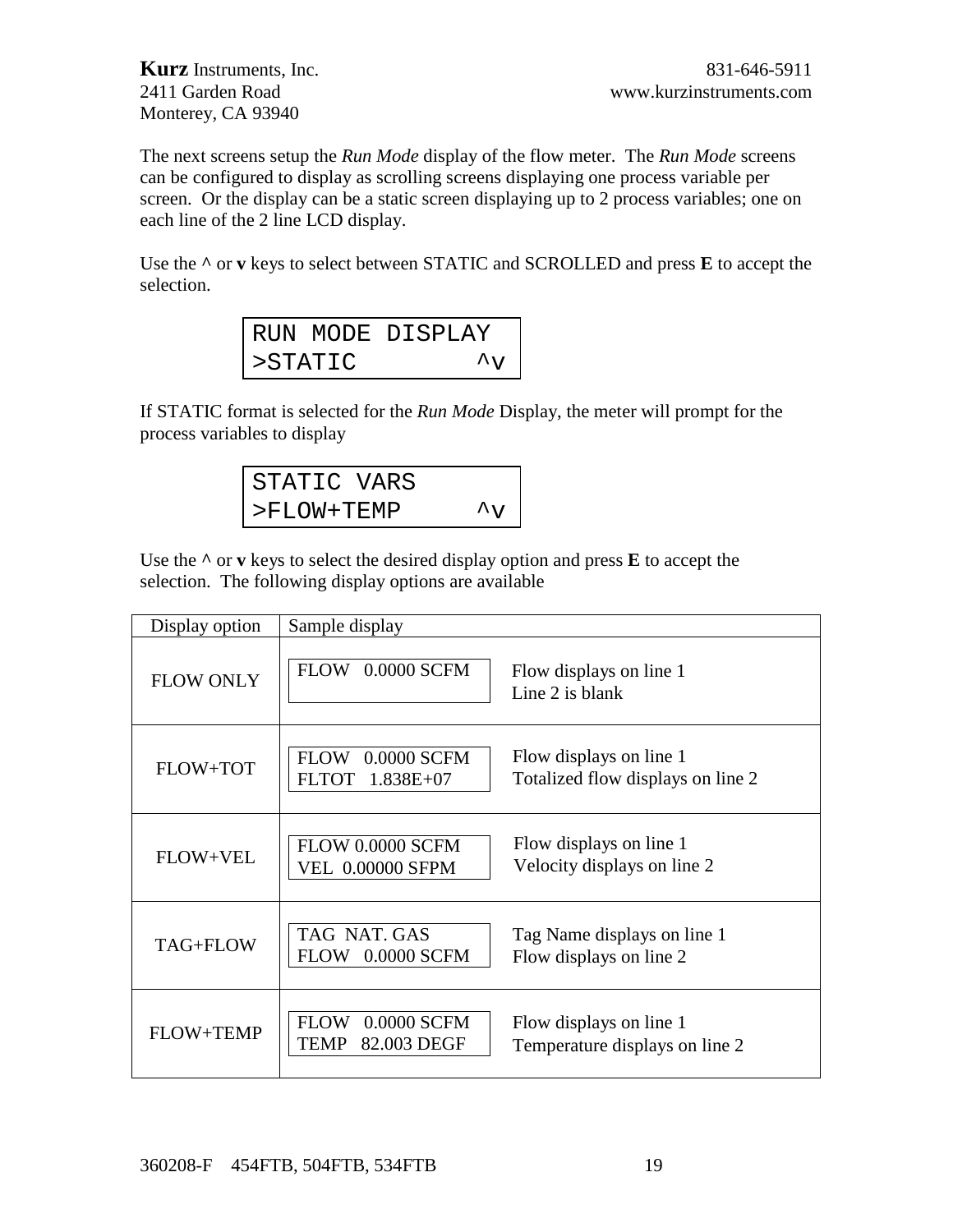If SCROLLED format is selected for the *Run Mode* Display, the meter will prompt for the combinations of process variables to be scrolled

| SCROLLED VARS |                  |
|---------------|------------------|
| >SCROLL ALL   | $\lambda_{\tau}$ |

Use the  $\wedge$  and **v** keys to scroll through the following combinations of process variables and press **E** to accept the selection. The SCROLLED VARS list includes the following:

SCROLL ALL, FLOW ONLY, FLOW+TOT, FLOW+VEL, TAG+FLOW, TAG+FLOW+VEL, FLOW+TOT+VEL, FLOW+TEMP, FLOW+TEMP+VEL

For the *Run Mode* scrolled format, each screen will display the value of only one process variable; the description will be on line 1 and the value with units will be on line 2.

| Flow              | <b>FLOW RATE</b><br>0.0000<br><b>SCFM</b>   |
|-------------------|---------------------------------------------|
| Temp              | <b>TEMPERATURE</b><br>82.52<br><b>DEGF</b>  |
| Velocity          | <b>VELOCITY</b><br>0.0000<br><b>SFPM</b>    |
| Totalized<br>Flow | <b>TOTAL FLOW</b><br><b>SCF</b><br>183545.0 |
| Tag Name          | <b>TAG NAME</b><br>NAT. GAS24               |

For scrolled format, the user also defines the scroll interval. The scroll interval defines the time interval between screen updates to scroll to the next screen/displayed variable. This value must be at least 2 seconds, but can be up to 8 seconds. Use the numeric keys to enter the scroll interval in seconds and press **E** to accept the entry.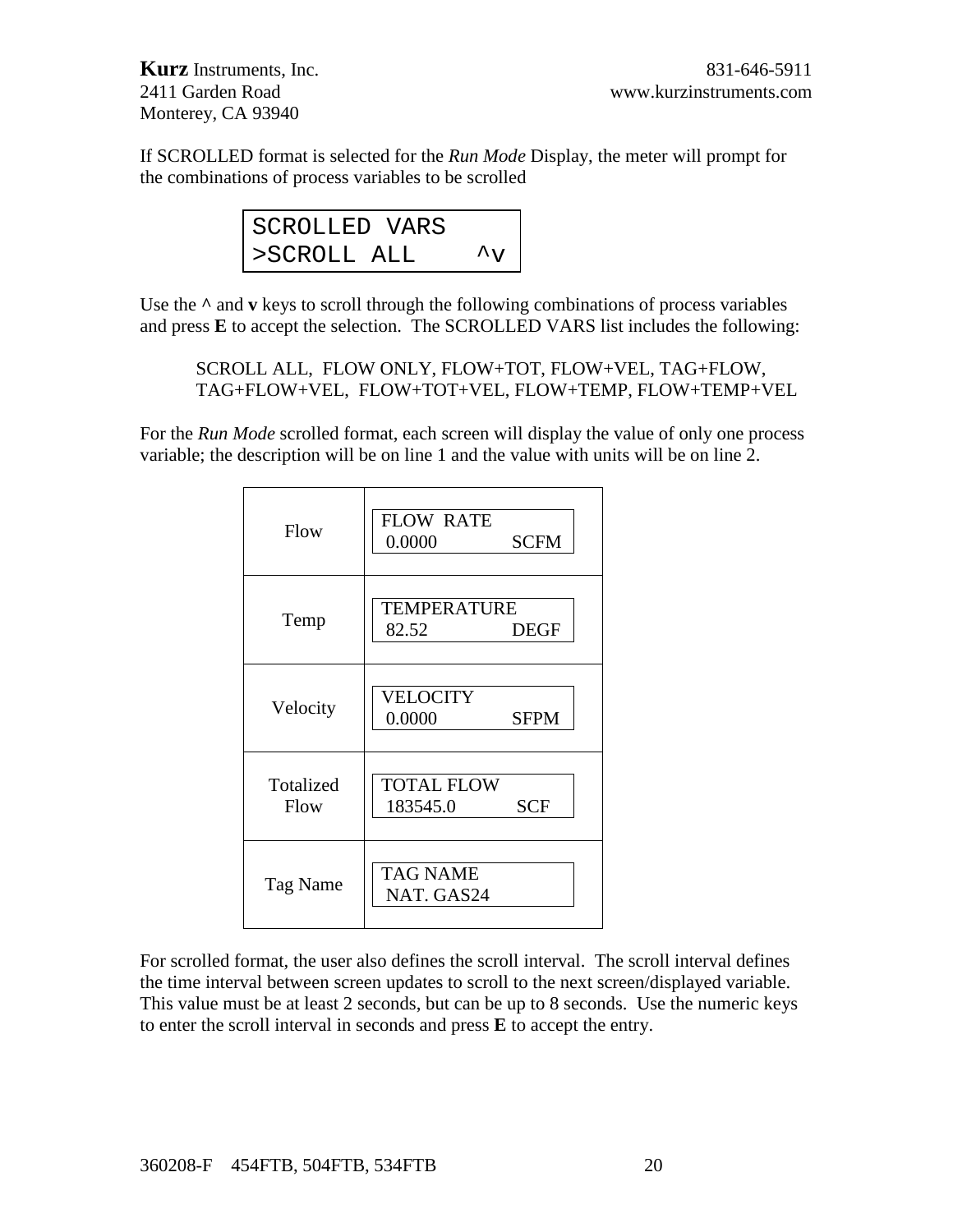|        | SCROLL INTERVAL |
|--------|-----------------|
| $>$ 2. | SEC             |

After the configuration data on the Quick Setup Menu has been entered, press **H** to exit from the Quick Setup Menu and return to *Run Mode*. The user can also review the new values before exiting by pressing **P**, repeatedly, to scroll through all the Quick Setup parameters. After reviewing and verifying the new values, press **H** to exit and return to *Run Mode*. On exit from the Quick Setup Menu (of *Program Mode*), the meter will save the data to the EEPROM and will display the following screen to indicate the data is being saved.

|  | SAVING CONFIG  |  |
|--|----------------|--|
|  | DATA TO EEPROM |  |

Data saved to EEPROM is persistent between power cycles of the flow meter.

#### *Meter Programming with the USB Port*

The Quick Setup can also be performed using a PC/laptop running a terminal emulator program, like TeraTerm. The Kurz USB driver must be installed on the PC for this to work; the USB software is on the same disk as the full product manual.

*Note, Tera Term can be installed from the CD manual or downloaded for free at <http://ttssh2.sourceforge.jp/> . As of this printing it is at version 4.65 and works on all versions of Windows: 95 to 7. The program can be installed for the English, Japanese or German language.*

Plug the USB cable between the flow meter and the PC. If the driver is installed and working properly, the USB connection will appear as one of the COM ports on the PC.

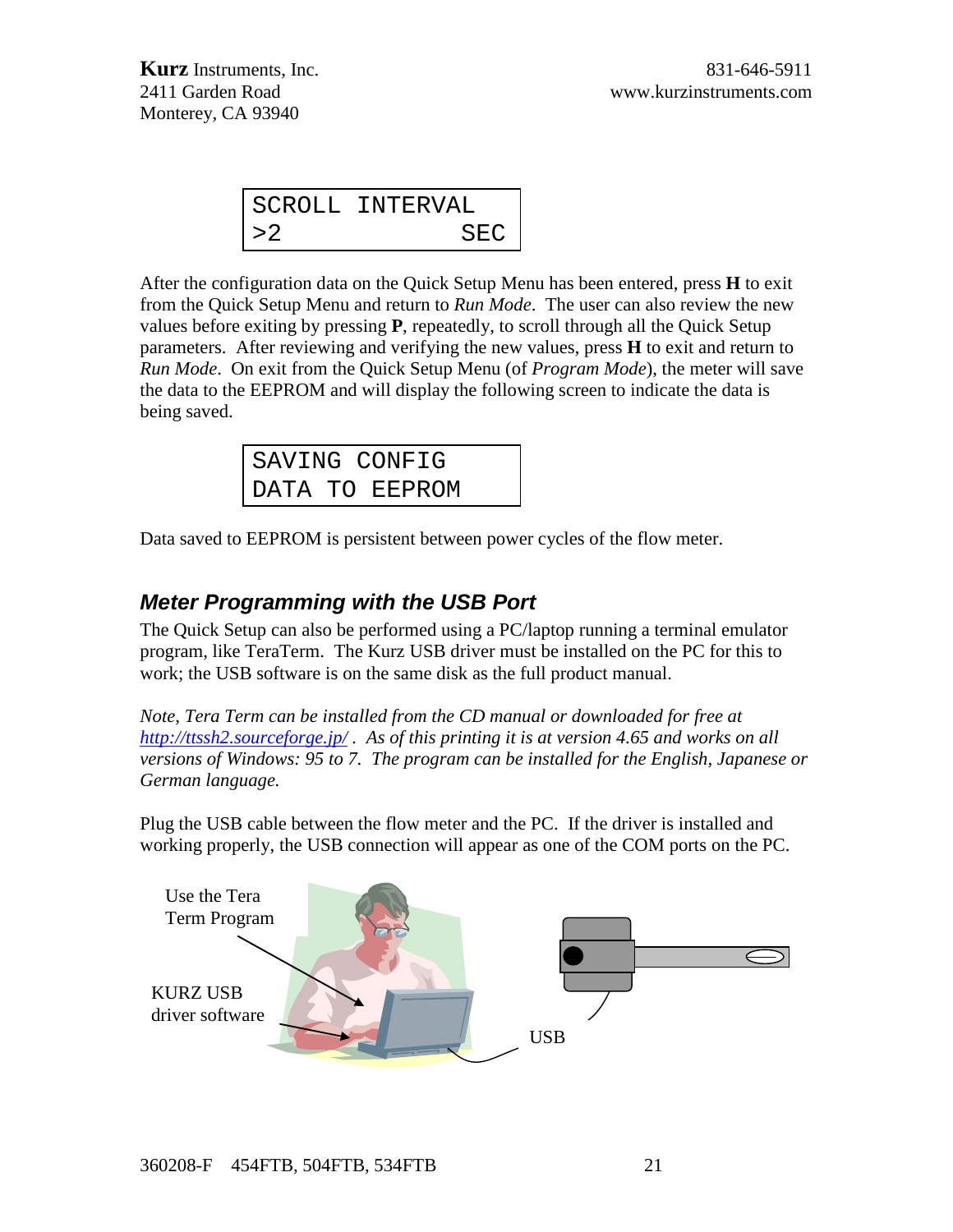Start the terminal emulator program on the PC and configure the communication settings to 9600, 8 Data Bits, No Parity, 1 Stop Bit, No Flow Control. If the meter is not echoing the data on the LCD display to the remote terminal display, press the  $+$  key ( $\lt$ shift $>$ +) to start the terminal echo. The LCD display will briefly show the following screen when terminal echo is turned on.

| TERMINAL ECHO |  |
|---------------|--|
| IS STARTED    |  |

The output to the remote terminal display will continuously overwrite the first line of the display. The instructions in the Meter Programming Section can be followed using the remote terminal and keyboard for input. The only difference is that the lowercase keys are used on the keyboard (e.g., **p** is used to invoke *Program Mode*, **h** is used as the *Home* key to return to *Run Mode*, etc.) and <ENTER> is used to accept the user entry (instead of **E** on the keypad).

When entering the Tag Name from the keyboard, the text/string can be typed in directly using the alpha and numeric keys with the <SHIFT> key pressed. Using this method, the character is added to the string and the cursor position is advanced one position to the right for the next character. The '.' (period) and '-' (hyphen) characters can also be entered in a similar fashion. When text input is done, press <ENTER> at the keyboard to accept the entered Tag Name. Press **c** to clear the string and start input at the first character. Press **d** or <BACK SPACE> to clear one character to the left. Note, if the period or dash are entered without the <SHIFT> key pressed, the <ENTER> key is needed to accept the character and advance the cursor position to the right.

If other special characters are needed in the Tag Name, other than '.' or '-', the  $\langle$ unshifted>1 or  $\langle$ unshifted>0 key on the remote keyboard is used. The  $\langle$ unshifted>1 or  $\leq$ unshifted $>0$  is pressed repeatedly until the desired character is displayed. The special character is entered into the Tag Name string by following it with the <ENTER> key to accept the character and advance the cursor one position to the right. The following special characters are available using the above method:

| ⊲unshifted>0 | $0.$ <sp>. (, ), +, </sp>                  |
|--------------|--------------------------------------------|
| ∠unshifted>1 | $1.7.4$ ; $\therefore$ \$, $\omega$ , %, & |

**KzComm.** Provided with the customer CD is a Windows program that communicates with the meter using USB, Modbus serial or Modbus TCP/IP. The program can:

- setup or change a meter's configuration using a meter setup wizard (KzComm v2.0 and above connected to a flow meter with v2.0 and above firmware)
- extract or install a meter's configuration file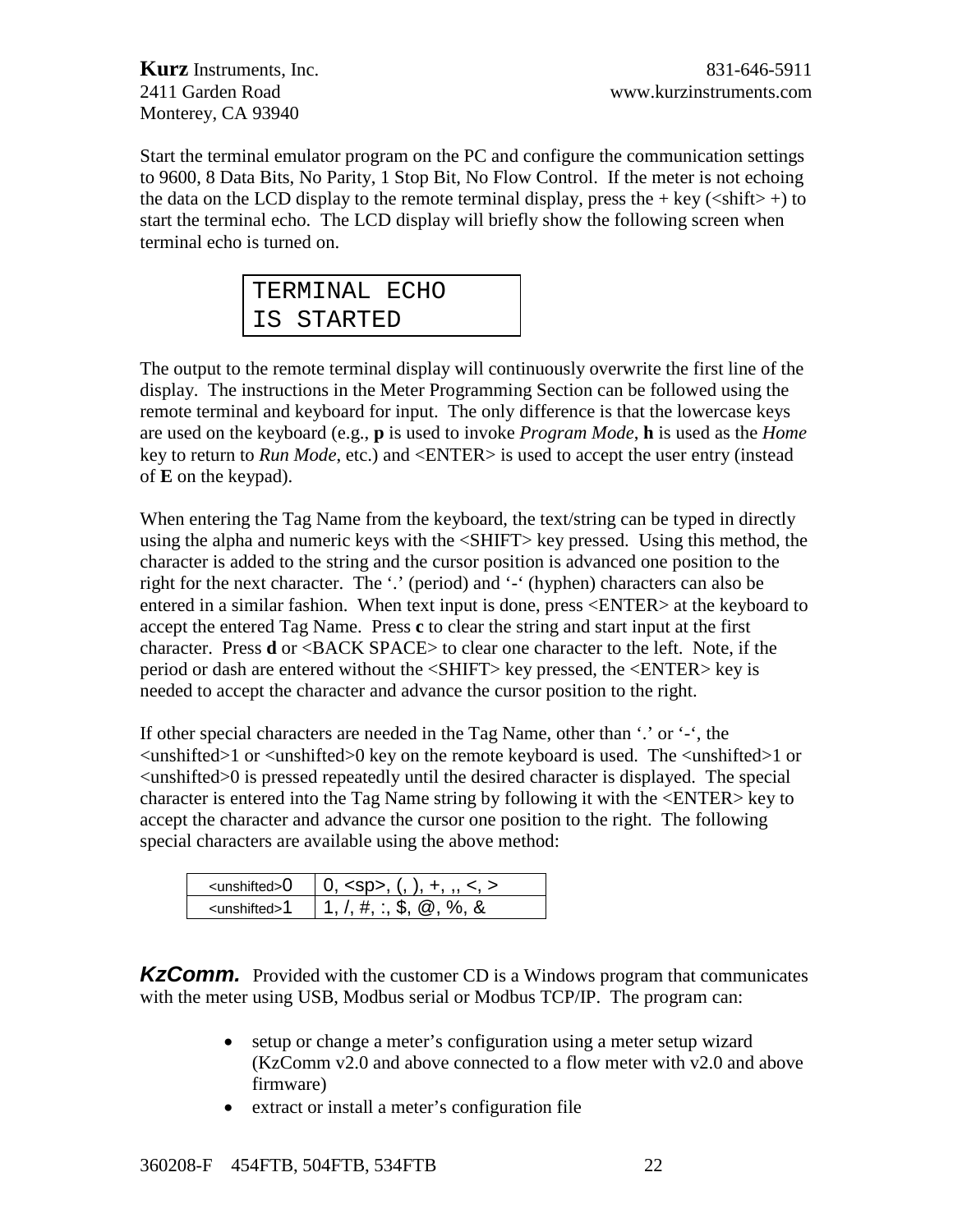- extract the event log
- extract the min-max events log
- extract the last 56 hours of trend data (provided the meter was not power cycled in the last 56 hours)
- install new sensor calibration data.

The configuration file is a binary file. KzComm provides a function to create a text readable version as an aid to check the current setup of the meter. The event log, minmax log, and trend data are saved as .csv files that can be imported into a spreadsheet such as MS Excel. These files are useful for troubleshooting purposes. Changing a sensor's calibration data is helpful if the application gas changes and a more accurate measurement is needed. The sensor calibration data files are provided from Kurz Instruments, Inc. as an option.

# *Field Calibration*

This is the most difficult part of setting up an insertion flow meter. On the other hand, an In-Line meter does not need this step as it is already calibrated to read flow with its area, blockage and correction factors built in.

To perform a Field Calibration, a reference flow method is used to obtain the true flow while monitoring the indicated flow from the meter. This is best left to experienced users or professionals who know how to do it. See the manual for more information on Field Calibration. The 2.xx version of firmware has an initial correction factor of 0.85 for insertion meters to account for the average duct velocity profile. Earlier Kurz product had this defaulted to 1.0

# *Output Setup*

The meter output can be analog via the 4-20 mA output channel(s) or digital via the USB or RS-485. The 4-20 mA hardware is pre-calibrated at the factory. You may optionally re-calibrate with a 4 ½ digit multi-meter. This procedure is described in the manual. The output range of the 4-20 mA needs to be specified. If the meter output is read from the USB or RS-485 interface, parameters such as the protocol, baud rate, and device address will need to be configured. The meter can be ordered with two independent solid state relays which can be configured for a variety of functions, including meter alarms, pulsed outputs, or sensor purge cleaning.

# *Serial Output.*

The most common digital communications protocol used today is Modbus. It has been around for decades and is well supported with many third party OPC servers that can be configured to read parameters from our flow meters that are then used by client HMI or SCADA programs on the same computer or network like Excel, Lookout, Wonderware,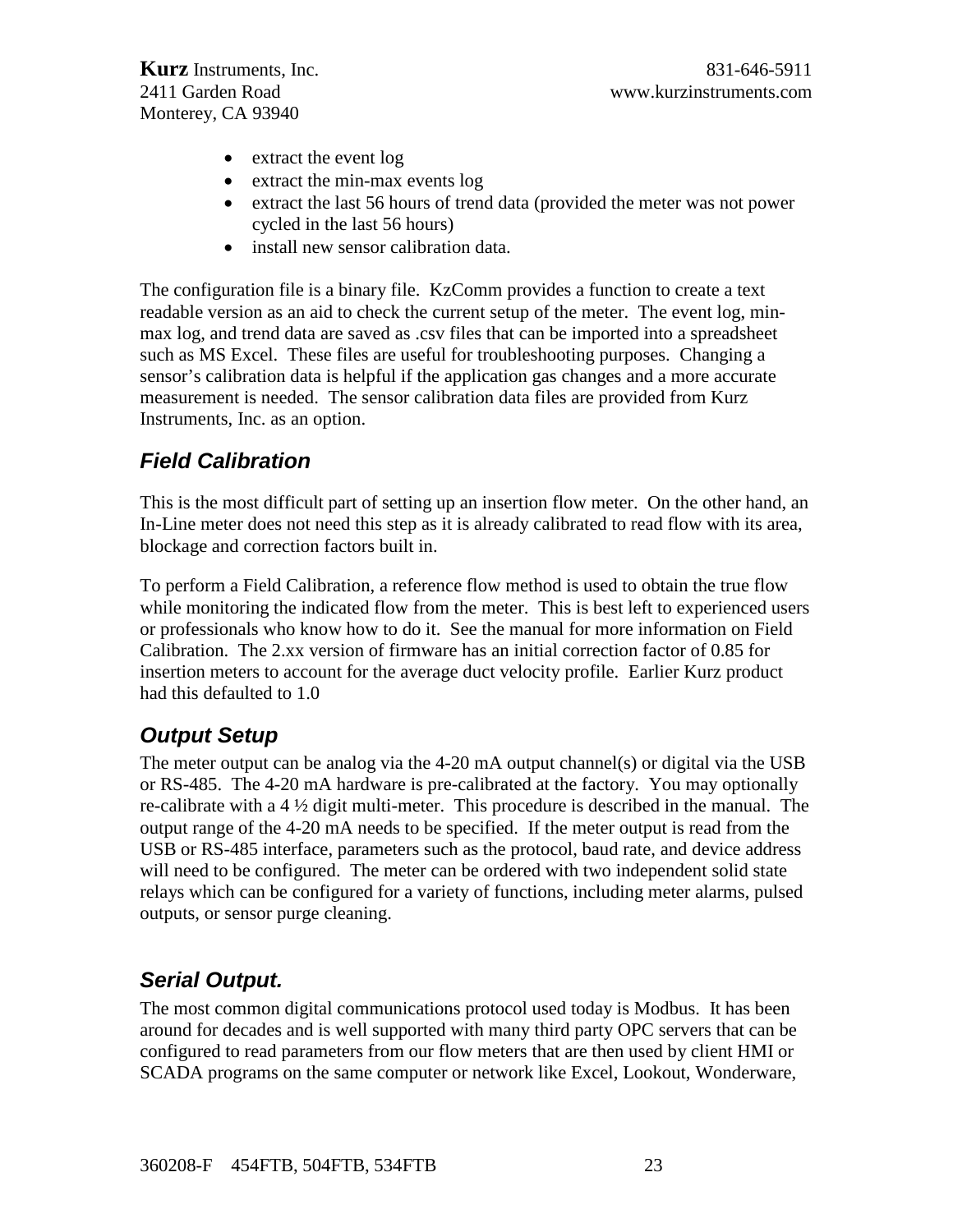Fix32, etc. Please see the manual for more on OPC and the Modbus register assignments for the MFT B-series product line.

To setup the digital output, the communication protocol needs to be specified along with the baud rate and serial port type.

#### **A. Protocols**:

- 1. Remote Terminal Mode is where you talk to the meter from a Laptop/PC running a terminal emulator program like TeraTerm.
- 2. Logging a meter summary to the USB port can be generated from an internal timer. The data can be logged as a .csv file using TeraTerm (or any terminal emulation program) and then loaded directly into a spreadsheet for viewing or analyzing. Terminal echo should be turned OFF when capturing the logged data so that the data written to the LCD display is not logged in the .csv file. The USB logging can only be used for a single point (single flow meter) connection since there is no device addressing scheme to differentiate between multiple flow meters in the communication loop.
- 3. Modbus is a multi-point protocol that can be used on the RS-485 port. Both the Modbus ASCII or RTU protocols are supported. The device address may be any number between 1 and 247. Modbus TCP/IP requires a serial to Ethernet gateway as the native interface in the flow meter is RS-485.

#### B. **Baud Rate**:

For USB data logging and remote terminal mode, the MFT B-Series only supports a baud rate of 9600 bits/sec. For Modbus protocol, the MFT B-Series can support baud rates from 9600 bits/sec to 57,600 bits/sec. This can be configured from the local keypad, the remote terminal interface or through KzComm.

#### C. **Serial Port Type**:

USB is convenient for communicating between a single flow meter to a PC. If multiple flow meters will be installed over a long distance between the PC, the RS-485 should be used for communication. When using the RS-485 connection there are bus loading resistors and other installation requirements that need to be addressed for reliable operation. These are defined on the field wiring diagrams.



The USB interface requires a Driver to be installed on the PC to emulate a COM port. The USB driver that will be installed on the PC depends on the serial connection used between the PC and the flow meter. If the PC will connect to the flow meter at the USB mini-b connector on the meter's SC board (as shown in